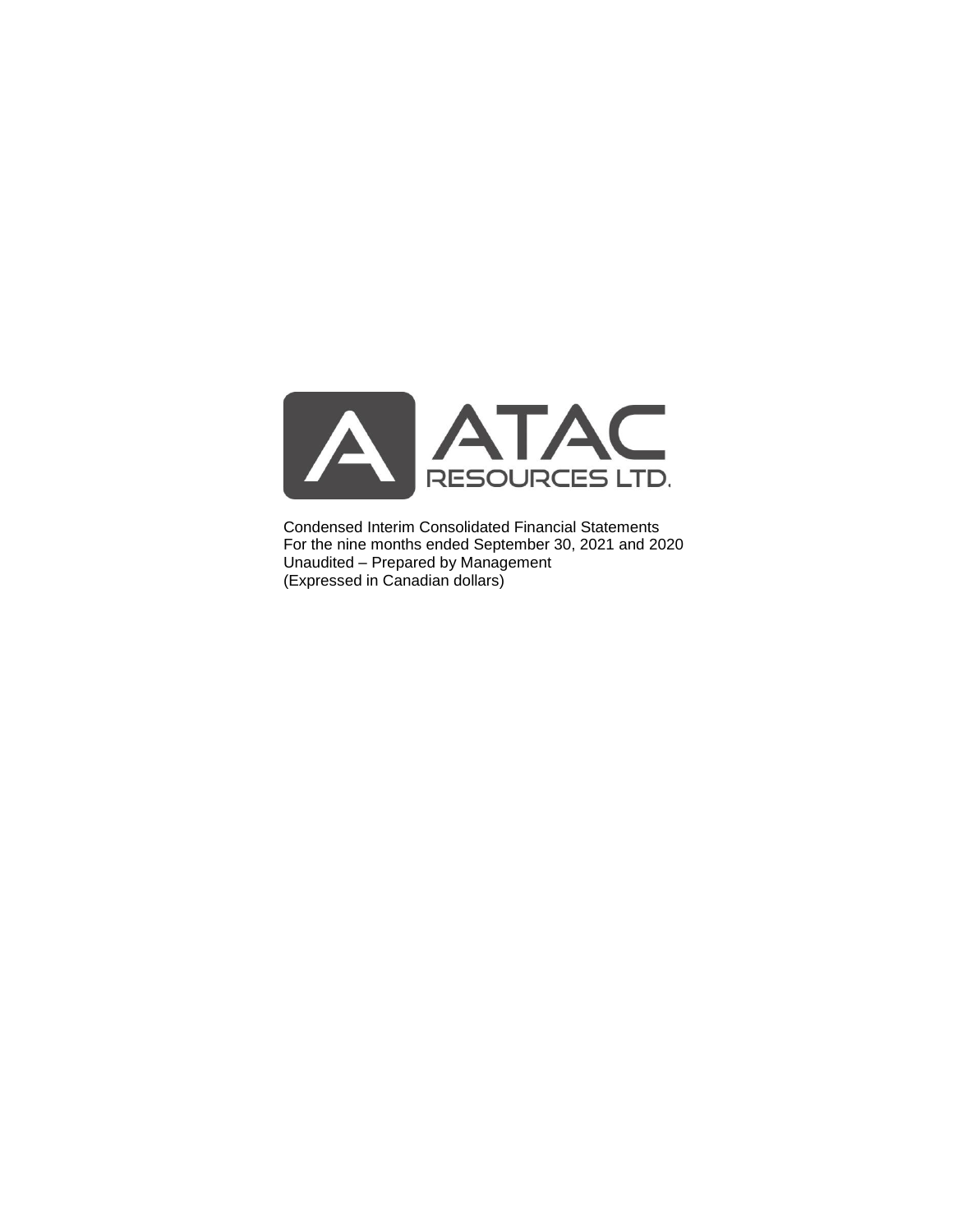## ATAC Resources Ltd. #1500 – 409 Granville Street Vancouver, British Columbia V6C 1T2

November 19, 2021

To the Shareholders of ATAC Resources Ltd.

The attached condensed interim consolidated financial statements have been prepared by the management of ATAC Resources Ltd. and have not been reviewed by the auditor of the Company.

Yours truly,

Graham Downs Chief Executive Officer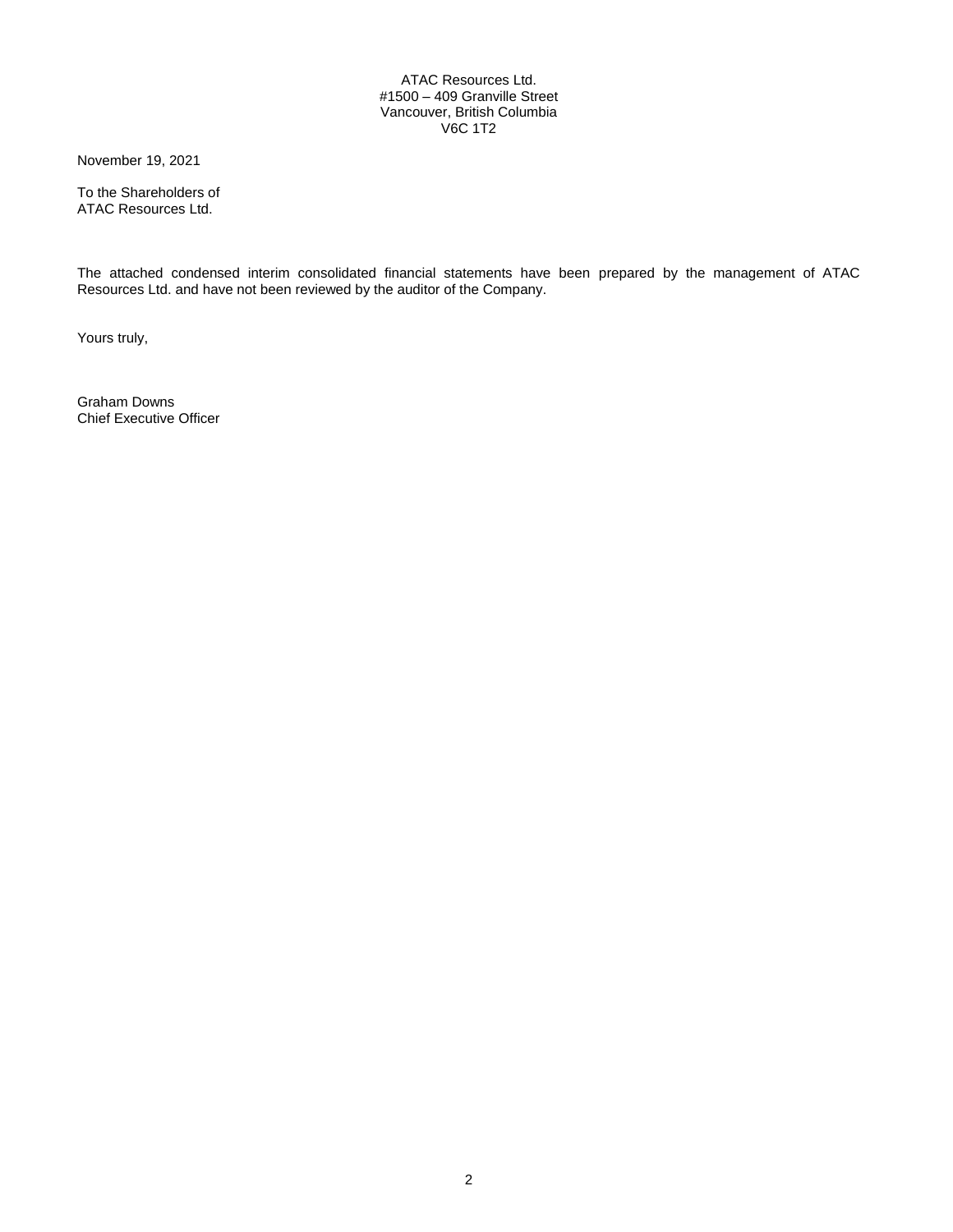Condensed Interim Consolidated Statements of Financial Position Unaudited – Prepared by Management Expressed in Canadian dollars

As at

|                                                      | <b>September 30, 2021</b> | December 31, 2020 |                 |  |  |
|------------------------------------------------------|---------------------------|-------------------|-----------------|--|--|
| <b>ASSETS</b>                                        |                           |                   |                 |  |  |
| <b>Current assets:</b>                               |                           |                   |                 |  |  |
| Cash and cash equivalents (Note 3)                   | \$<br>7,082,614           | \$                | 5,901,360       |  |  |
| Receivables and prepayments (Note 4)                 | 72,389                    |                   | 121,339         |  |  |
| Marketable securities (Note 5)                       | 323,749                   |                   | 420,957         |  |  |
|                                                      | 7,478,752                 |                   | 6,443,656       |  |  |
| <b>Non-current assets</b>                            |                           |                   |                 |  |  |
| Prepaid exploration expenditures                     | 21,558                    |                   | 45,494          |  |  |
| Mineral property interests (Note 6)                  | 3,300,067                 |                   | 793,966         |  |  |
| Reclamation deposit (Note 7)                         | 145,069                   |                   | 125,744         |  |  |
| Equipment (Note 8)                                   | 98,835                    |                   | 112,000         |  |  |
|                                                      | 3,565,529                 |                   | 1,077,204       |  |  |
| <b>Total Assets</b>                                  | \$<br>11,044,281          | \$                | 7,520,860       |  |  |
| <b>LIABILITIES AND SHAREHOLDERS' EQUITY</b>          |                           |                   |                 |  |  |
| Current liabilities:                                 |                           |                   |                 |  |  |
| Accounts payable and accrued liabilities             | \$<br>705,966             | \$.               | 169,830         |  |  |
| Accounts payable to related parties (Note 10)        | 35,431                    |                   | 56,566          |  |  |
| Flow-through premium liability (Note 13)             | 88.775                    |                   |                 |  |  |
| <b>Total liabilities</b>                             | 830,172                   |                   | 226.396         |  |  |
| Shareholders' equity:                                |                           |                   |                 |  |  |
| Share capital (Note 9)                               | 135,718,285               |                   | 132,149,164     |  |  |
| Contributed surplus (Note 9)                         | 2,360,706                 |                   | 3,059,482       |  |  |
| Deficit                                              | (127, 864, 882)           |                   | (127, 914, 182) |  |  |
| Total shareholders' equity                           | 10,214,109                |                   | 7,294,464       |  |  |
| Total liabilities and shareholders' equity           | \$<br>11,044,281          | \$                | 7,520,860       |  |  |
| $N$ latura af anaratiana anal saina aanaara (Nata 4) |                           |                   |                 |  |  |

Nature of operations and going concern (Note 1) Commitments (Note 13) Event after the reporting period (Note 14)

Approved on behalf of the Board of Directors as of November 19, 2021:

**"Bruce J. Kenway"** Director

**"Glenn R. Yeadon"** Director

The accompanying notes are an integral part of these condensed interim consolidated financial statements.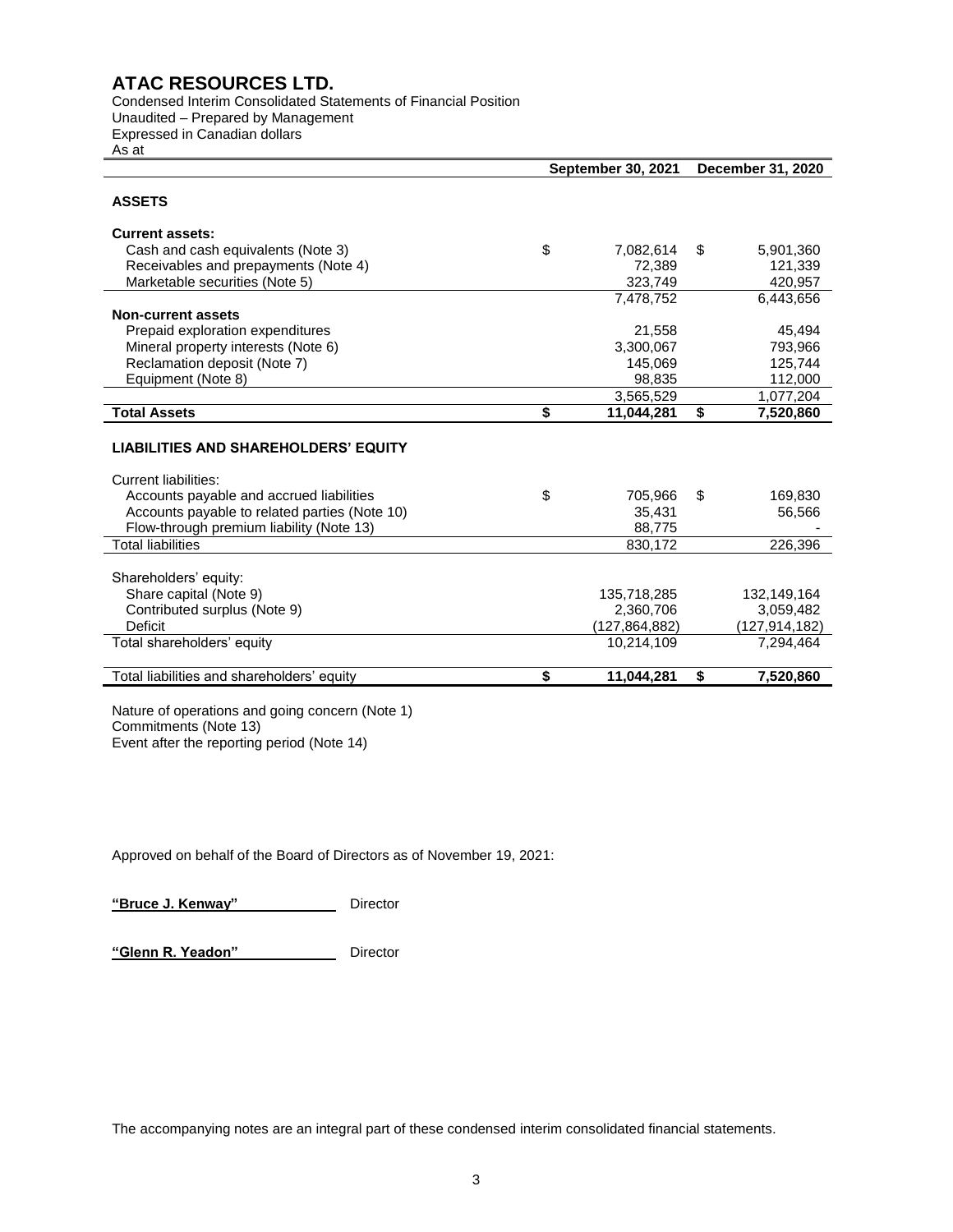Condensed Interim Consolidated Statements of Loss and Comprehensive Loss Unaudited – Prepared by Management

Expressed in Canadian dollars

|                                                                     |                  | Three months ended<br>September 30, |             |     |             |     | Nine months ended<br>September 30, |
|---------------------------------------------------------------------|------------------|-------------------------------------|-------------|-----|-------------|-----|------------------------------------|
|                                                                     | 2021             |                                     | 2020        |     | 2021        |     | 2020                               |
| Expenses:                                                           |                  |                                     |             |     |             |     |                                    |
| Consulting fees (Note 10)                                           | \$<br>13,500     | S                                   | 9,000       | \$. | 90,500      | \$. | 27,300                             |
| Depreciation (Note 8)                                               | 1,015            |                                     |             |     | 1,354       |     |                                    |
| General administrative expenses                                     | 17,969           |                                     | 8,752       |     | 33,233      |     | 17,909                             |
| Insurance                                                           | 13,358           |                                     | 12,245      |     | 40,073      |     | 36,735                             |
| Investor relations and shareholder information                      | 35,048           |                                     | 31,153      |     | 54,967      |     | 84,343                             |
| Management, administration, and corporate                           |                  |                                     |             |     |             |     |                                    |
| development fees (Note 10)                                          | 17,754           |                                     | 12,250      |     | 48,470      |     | 52,933                             |
| Office rent (Note 10)                                               | 11,700           |                                     | 12,000      |     | 43,500      |     | 34,000                             |
| Professional fees (Note 10)                                         | 44,134           |                                     | 23,929      |     | 153,928     |     | 91,722                             |
| Property examination costs (Note 10)                                | 2,127            |                                     |             |     | 46,829      |     | 22,440                             |
| Salaries and benefits (Note 10)                                     | 81,943           |                                     | 70,004      |     | 254,594     |     | 194,802                            |
| Share-based payments (Note 9,10)                                    | 126,677          |                                     | 50,087      |     | 149,846     |     | 292,436                            |
| Transfer agent and filing fees                                      | 11,456           |                                     | 5,333       |     | 21,448      |     | 16,563                             |
| <b>Travel and meals</b>                                             | 11,407           |                                     |             |     | 11,407      |     |                                    |
| Loss from operating expenses                                        | (376, 681)       |                                     | (234, 753)  |     | (950, 149)  |     | (871, 183)                         |
| Project management fee                                              | 16,500           |                                     |             |     | 16,500      |     |                                    |
| Foreign exchange gain or loss                                       | (2,820)          |                                     |             |     | 185         |     |                                    |
| Interest income                                                     | 10,487           |                                     | 31,684      |     | 31.110      |     | 136,465                            |
| Gain(loss) on marketable securities (Note 5)                        | (124,088)        |                                     | 54,807      |     | (105, 011)  |     | 107,901                            |
| Flow-through premium liability recovery (Note 13)                   | 103,670          |                                     |             |     | 139,225     |     |                                    |
| Recovery in excess of carrying value (Note 6)                       |                  |                                     | 9,566       |     | 30,000      |     | 9,566                              |
| Loss for the period before income taxes                             | (372, 932)       |                                     | (138, 969)  |     | (838, 140)  |     | (617, 251)                         |
| Deferred income tax expense                                         |                  |                                     | (219, 840)  |     |             |     | (129,435)                          |
| Loss and comprehensive loss for the period                          | \$<br>(372, 932) | \$                                  | (358, 536)  | \$  | (838, 140)  | \$  | (746, 686)                         |
| Weighted average number of shares outstanding<br>-basic and diluted | 184,338,547      |                                     | 162,550,938 |     | 171,644,042 |     | 159,551,779                        |
| Basic and diluted loss per share                                    | \$<br>(0.00)     | \$                                  | (0.00)      | \$  | (0.01)      | \$  | (0.00)                             |

The accompanying notes are an integral part of these condensed interim consolidated financial statements.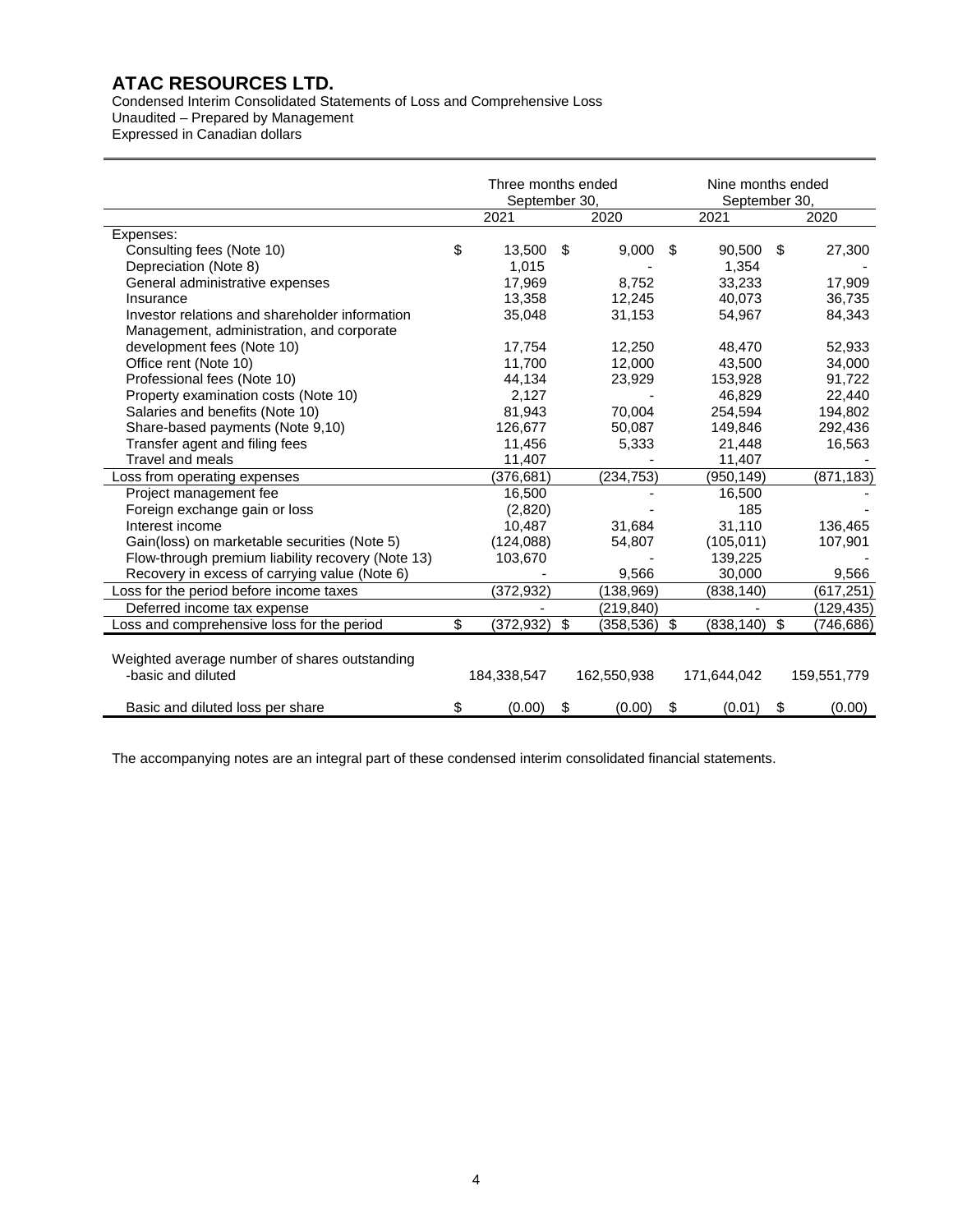Condensed Interim Consolidated Statements of Changes in Shareholders' Equity Unaudited – Prepared by Management

Expressed in Canadian dollars

|                                                 |                            | <b>Share Capital</b> |    |                               |                   |                                         |
|-------------------------------------------------|----------------------------|----------------------|----|-------------------------------|-------------------|-----------------------------------------|
|                                                 | Number of<br><b>Shares</b> | Share capital        |    | <b>Contributed</b><br>surplus | <b>Deficit</b>    | <b>Total</b><br>shareholders'<br>equity |
| <b>January 1, 2020</b>                          | 158,035,720                | \$131,090,809        | S. | 3,673,633                     | \$ (26, 143, 281) | \$108,621,161                           |
| Share-based payments                            |                            |                      |    | 292,436                       |                   | 292,436                                 |
| Re-allocated on expiration of options           |                            |                      |    | (641, 194)                    | 641,194           |                                         |
| Re-allocated on cancellation of options         |                            |                      |    | (258, 152)                    | 258,152           |                                         |
| Shares issued on exercise of options            | 275,000                    | 83.750               |    |                               |                   | 83,750                                  |
| Re-allocated on exercise of options             |                            | 50,539               |    | (50, 539)                     |                   |                                         |
| Private placement shares issued                 | 4,347,827                  | 1,000,000            |    |                               |                   | 1,000,000                               |
| Flow-through premium liability                  |                            | (21, 739)            |    |                               |                   | (21, 739)                               |
| Share issuance costs                            |                            | (70, 195)            |    | 22,745                        |                   | (47, 450)                               |
| Loss and comprehensive loss for the period      |                            |                      |    |                               | (746, 686)        | (746, 686)                              |
| September 30, 2020                              | 162,658,547                | 132,133,164          |    | 3,038,929                     | (25,990,621)      | 109,181,472                             |
| Share-based payments                            |                            |                      |    | 20,553                        |                   | 20.553                                  |
| Shares issued for mineral properties            | 80,000                     | 16,000               |    |                               |                   | 16,000                                  |
| Loss and comprehensive loss for the period      |                            |                      |    |                               | (101, 923, 561)   | (101, 923, 561)                         |
| December 31, 2020                               | 162,738,547                | 132,149,164          |    | 3,059,482                     | (127, 914, 182)   | 7,294,464                               |
| Re-allocated on expiration of options           |                            |                      |    | (887, 440)                    | 887,440           |                                         |
| Re-allocated on expiration of finders' warrants |                            | 15,200               |    | (15,200)                      |                   |                                         |
| Private placement shares issued                 | 21,600,000                 | 4,032,000            |    |                               |                   | 4,032,000                               |
| Share issuance costs                            |                            | (478,079)            |    | 54,018                        |                   | (424, 061)                              |
| Share-based payments                            |                            |                      |    | 149,846                       |                   | 149,846                                 |
| Loss for the period                             |                            |                      |    |                               | (838, 140)        | (838, 140)                              |
| September 30, 2021                              | 184,338,547                | \$135,718,285        | S. | 2,360,706                     | \$(127,864,882)   | 10,214,109<br>S.                        |

See accompanying notes to condensed consolidated interim financial statements.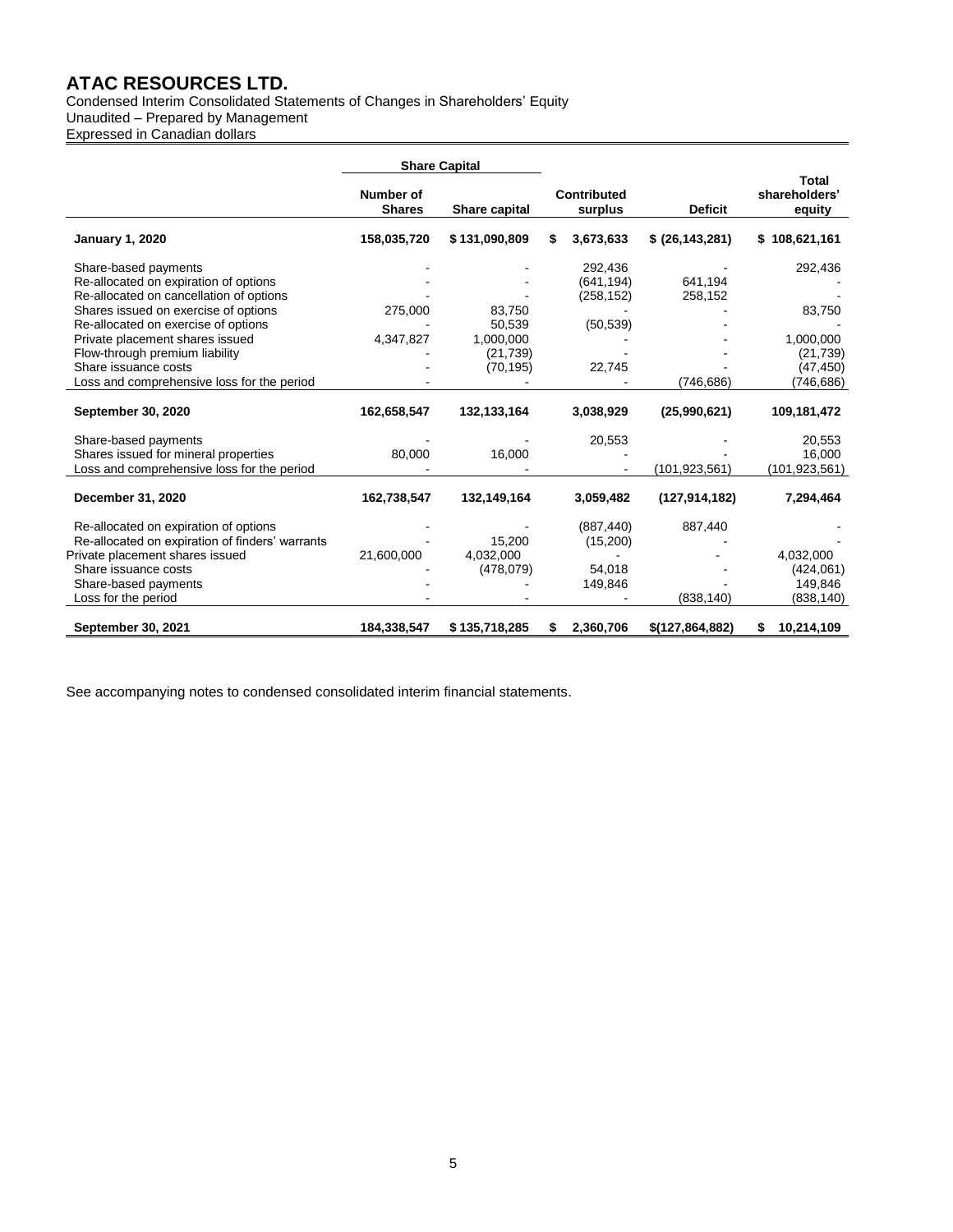Condensed Interim Consolidated Statements of Cash Flows Unaudited – Prepared by Management Expressed in Canadian dollars

| For the nine months ended September 30,          | 2021             |                                      | 2020          |
|--------------------------------------------------|------------------|--------------------------------------|---------------|
| Cash flows from operating activities:            |                  |                                      |               |
| Loss and comprehensive loss for the period       | \$<br>(838, 140) | \$                                   | (746, 686)    |
| Items not involving cash:                        |                  |                                      |               |
| Share-based payments                             | 149,846          |                                      | 292,436       |
| Unrealized gain on marketable securities         | 105,011          |                                      | (107, 901)    |
| Interest income                                  | (31, 110)        |                                      | (136, 465)    |
| Depreciation                                     | 1,354            |                                      |               |
| Deferred income tax expense                      |                  |                                      | 129,435       |
| Recovery in excess of carrying value             | (30,000)         |                                      | (9,566)       |
| Flow-through premium recovery                    | (139, 225)       |                                      |               |
| Changes in non-cash working capital items:       |                  |                                      |               |
| Receivables and prepayments                      | 15,880           |                                      | (77, 032)     |
| Accounts payable and accrued liabilities         | (35, 781)        |                                      | (15,047)      |
| Due to related parties                           | (14, 268)        |                                      | 33,307        |
| Cash used in operating activities                | (816, 433)       |                                      | (637, 519)    |
|                                                  |                  |                                      |               |
| Cash flows used/from investing activities        |                  |                                      |               |
| Interest received                                | 31,110           |                                      | 136,465       |
| Proceeds on sale of marketable securities        | 12,197           |                                      |               |
| Option payment received                          | 10,000           |                                      | 5,000         |
| Reclamation deposit                              | (19, 325)        |                                      | 1,000         |
| Purchase of equipment                            | (12, 189)        |                                      |               |
| Yukon mining exploration grant received          | 56,333           |                                      | 37,242        |
| Mineral property acquisition costs               | (153, 161)       |                                      | (130, 738)    |
| Prepaid exploration expenditures                 | (50, 799)        |                                      | (64, 176)     |
| Deferred exploration and evaluation expenditures | (1,712,418)      |                                      | (2,350,801)   |
| Cash used in investing activities                | (1,838,252)      |                                      | (2, 366, 008) |
|                                                  |                  |                                      |               |
| Cash flows from financing activities             |                  |                                      |               |
| Issue of common share units for cash             | 4,032,000        |                                      | 1,083,750     |
| Share issuance costs                             | (196,061)        |                                      | (65,000)      |
| Cash provided by financing activities            | 3,835,939        |                                      | 1,018,750     |
| Change in cash                                   | 1,181,254        |                                      | (1,984,777)   |
| Cash, beginning of the period                    | 5,901,360        |                                      | 9,669,634     |
| Cash, end of the period                          | \$<br>7,082,614  | $\overline{\boldsymbol{\mathsf{s}}}$ | 7,684,857     |

Supplemental cash flow information (Note 11)

See accompanying notes to condensed consolidated interim financial statements.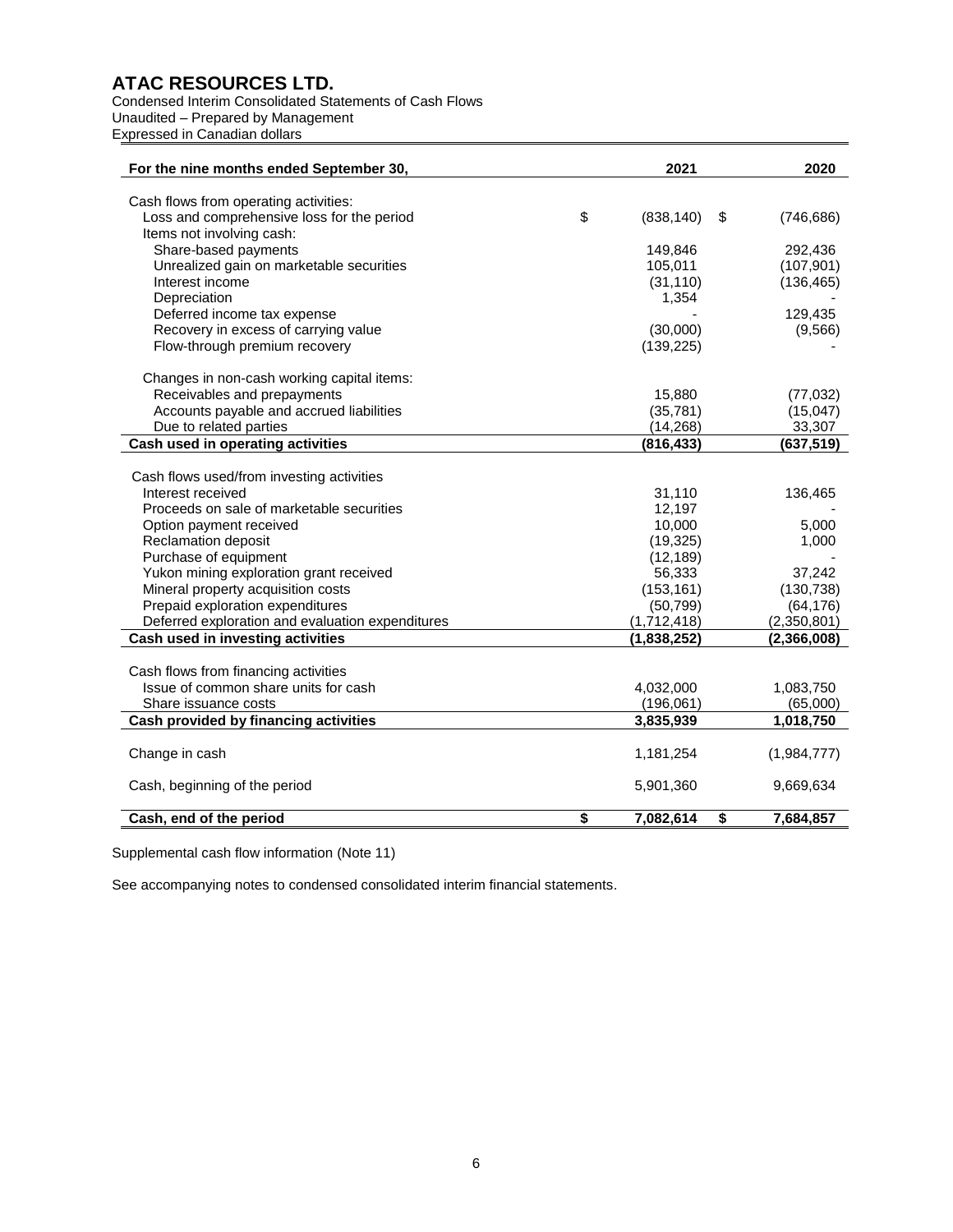## **1. Nature of operations and going concern**

ATAC Resources Ltd. (the "Company" or "ATAC") was incorporated under the laws of the Province of British Columbia, Canada. The Company's head office is located at 1500 – 409 Granville Street, Vancouver, British Columbia, Canada, V6C 1T2. Its records office is located at 1710 - 1177 West Hastings Street, Vancouver, British Columbia, Canada, V6E 2L3. Its main business activity is the acquisition, exploration and evaluation of mineral property interests located in Canada and United States. The Company's common shares trade on the TSX Venture Exchange ("TSX-V") and the OTCQB Venture Market ("OTCQB").

The Company is in the process of exploring its mineral property interests and has not yet determined whether they contain mineral reserves that are economically recoverable. The Company's continuing operations and the underlying value and recoverability of the amounts shown for mineral property interests are entirely dependent upon the existence of economically recoverable mineral reserves, the ability of the Company to obtain the necessary financing to complete the exploration and development of the mineral property interests, obtaining the necessary permits to mine, and on future profitable production or proceeds from the disposition of the mineral property interests.

These financial statements are prepared on the basis that the Company will continue as a going concern, which assumes that the Company will be able to continue in operation for the foreseeable future and will be able to realize its assets and discharge its liabilities and commitments in the normal course of operations. As an exploration stage company, the Company does not have revenues and historically has recurring operating losses. As at September 30, 2021, the Company had working capital of \$6,648,580 (December 31, 2020 - \$6,217,260) and shareholders' equity of \$10,214,109 (December 31, 2020 - \$7,294,464). Management has assessed that this working capital is sufficient for the Company to continue as a going concern beyond one year. If the going concern assumption were not appropriate for these financial statements, it could be necessary to restate the Company's assets and liabilities on a liquidation basis.

In March 2020, the World Health Organization declared coronavirus COVID-19 a global pandemic. This contagious disease outbreak, which has continued to spread, and any related adverse public health developments, has adversely affected workforces, economies, and financial markets globally, potentially leading to an economic downturn. It is not possible for the Company to predict the duration or magnitude of the adverse results of the outbreak and its effects on the Company's ability to raise capital or conduct exploration activities. There are travel restrictions and health and safety concerns in all areas in which the Company operates, including the Yukon and B.C in Canada and Nevada, USA, that may prohibit or delay exploration programs from proceeding. Operations will depend on obtaining necessary field supplies, obtaining contractor services and safeguarding all personnel during the outbreak, which may be prohibitive or too costly.

# **2. Significant accounting policies**

#### **(a) Basic of presentation**

These financial statements have been prepared in conformity with International Accounting Standard ("IAS") 34, Interim Financial Reporting, using the same accounting policies as detailed in the Company's annual audited financial statements for the year ended December 31, 2020, and do not include all the information required for full annual financial statements in accordance with International Financial Reporting Standards ("IFRS"), as issued by the International Accounting Standards Board ("IASB") and interpretations of the International Financial Reporting Interpretations Committee ("IFRIC"). It is suggested that these financial statements be read in conjunction with the annual audited financial statements.

These financial statements have been prepared on an historical cost basis, except for financial instruments which are classified as fair value through profit or loss ("FVTPL"). In addition, these financial statements have been prepared using the accrual basis of accounting, except for cash flow information.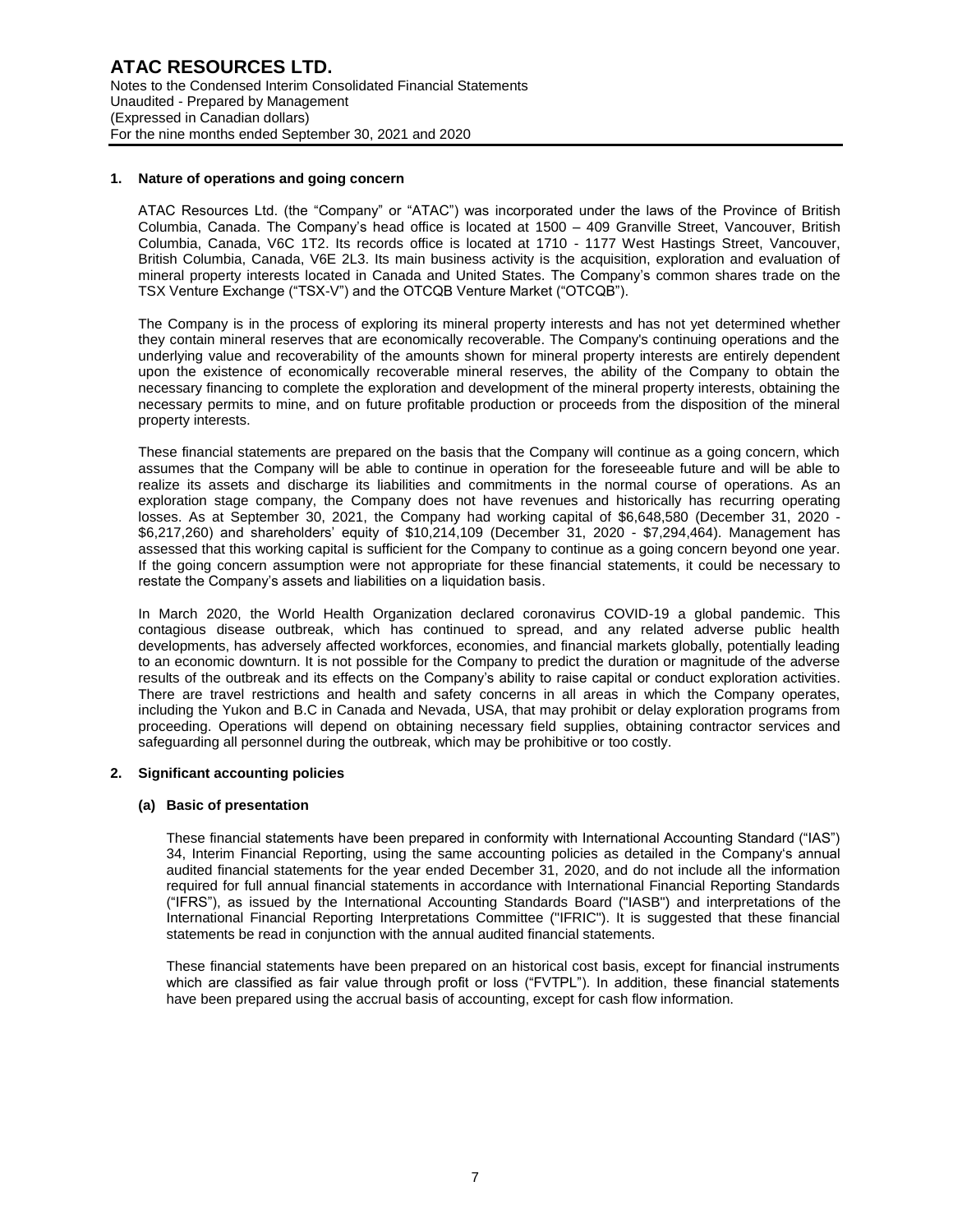# **2. Basis of Preparation (continued)**

# **(b) Basis of consolidation**

These condensed consolidated interim financial statements incorporate the financial statements of the Company and its wholly controlled subsidiaries. Control exists when the Company has the power, directly or indirectly, to govern the financial and operating policies of an entity so as to obtain benefits from its activities. The condensed consolidated interim financial statements include the accounts of the Company and its direct wholly-owned subsidiaries. All significant intercompany transactions and balances have been eliminated.

|                        | <b>Country of</b><br>Incorporation | <b>Effective Interest</b> | Functional<br>currency |
|------------------------|------------------------------------|---------------------------|------------------------|
| 0885802 B.C. Ltd.      | Canada                             | 100%                      | Canadian Dollar        |
| 0885794 B.C. Ltd.      | Canada                             | 100%                      | Canadian Dollar        |
| Cascadia Minerals Ltd. | USA                                | 100%                      | US Dollar              |

On January 14, 2021, Cascadia Minerals Ltd. was incorporated in the State of Nevada, USA, to facilitate the exploration of the Company's East Goldfield project (Note 6). The records office of Cascadia Minerals Ltd. is 210 – 241 Ridge Street, Reno, Nevada, USA.

# **(c) Significant accounting policies**

The accounting policies, estimates and critical judgments, methods of computation and presentation applied in these financial statements are consistent with those of the most recent annual audited financial statements and are those the Company expects to adopt in its financial statements for the year ended December 31, 2021. Accordingly, these financial statements should be read in conjunction with the Company's most recent annual audited financial statements.

# **(d) New accounting standards**

Certain pronouncements have been issued by the IASB or IFRIC that are effective for accounting periods beginning on or after January 1, 2021. The Company has reviewed these updates and determined that many of these updates are not applicable or consequential to the Company and have been excluded from discussion within these significant accounting policies.

# **3. Cash and cash equivalents**

Cash and cash equivalents consist of the following:

|                                                              | September 30,<br>2021        | December 31,<br>2020 |                        |  |
|--------------------------------------------------------------|------------------------------|----------------------|------------------------|--|
| Bank and broker balances<br>Cashable investment certificates | \$<br>3,408,487<br>3,674,127 | S                    | 2,257,851<br>3,643,509 |  |
|                                                              | 7.082.614                    |                      | 5,901,360              |  |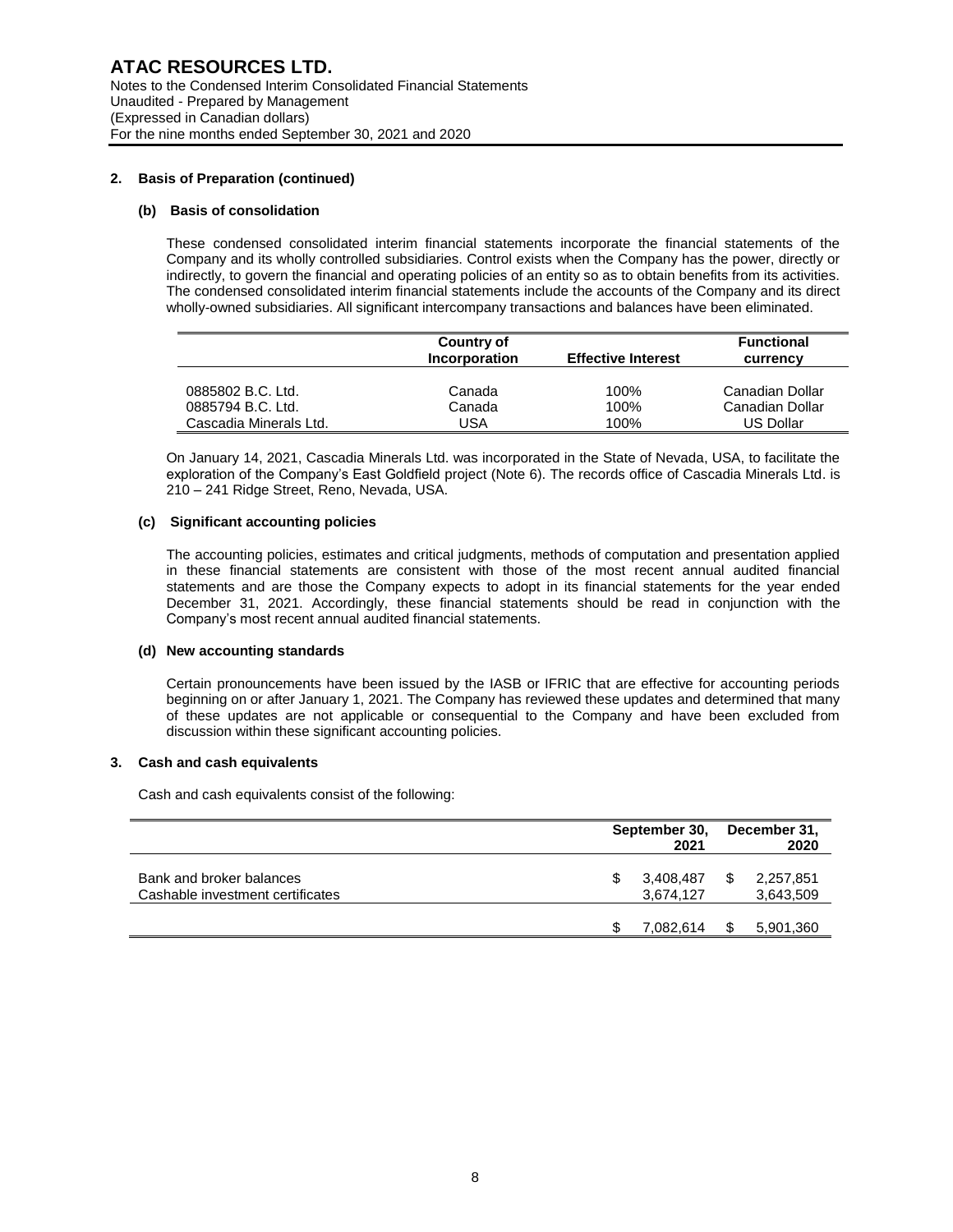# **4. Receivables and prepayments**

Receivables and prepayments consist of the following:

|                                                                                                               | September 30,<br>2021            | December 31,<br>2020             |
|---------------------------------------------------------------------------------------------------------------|----------------------------------|----------------------------------|
| Sales tax recoverable<br>Exploration incentives receivable (Note 6)<br>Account receivable<br>Prepaid expenses | \$<br>17,802<br>17.325<br>37,262 | \$<br>11,181<br>56,333<br>53,825 |
|                                                                                                               | 72.389                           | \$<br>121,339                    |

# **5. Marketable securities**

Marketable securities consist of various common shares received on the option of mineral property interests as follows:

|                        | <b>Shares with</b> |            |    |                 |    |               |  |  |
|------------------------|--------------------|------------|----|-----------------|----|---------------|--|--|
|                        |                    | an active  |    |                 |    |               |  |  |
|                        |                    | market     |    | <b>Warrants</b> |    | <b>Totals</b> |  |  |
|                        |                    |            |    |                 |    |               |  |  |
| Cost                   |                    |            |    |                 |    |               |  |  |
| January 1, 2020        | \$                 | 1,691,834  | \$ | 475,000         | \$ | 2,166,834     |  |  |
| <b>Additions</b>       |                    | 33,500     |    |                 |    | 35,000        |  |  |
| September 30, 2020     |                    | 1,725,334  |    | 475,000         |    | 2,200,334     |  |  |
| <b>Fair value</b>      |                    |            |    |                 |    |               |  |  |
| January 1, 2020        |                    | 213,593    |    | 15,981          |    | 229,574       |  |  |
| <b>Additions</b>       |                    | 33,500     |    |                 |    | 33,500        |  |  |
| Unrealized gain (loss) |                    | 115,702    |    | (7, 801)        |    | 107,901       |  |  |
|                        |                    |            |    |                 |    |               |  |  |
| September 30, 2020     | \$                 | 362,795    | \$ | 8,180           | \$ | 370,975       |  |  |
| Cost                   |                    |            |    |                 |    |               |  |  |
| January 1, 2021        | \$                 | 1,725,334  | \$ | 475,000         | \$ | 2,200,334     |  |  |
| <b>Additions</b>       |                    | 20,000     |    |                 |    | 20,000        |  |  |
| Proceeds on sale       |                    | (12, 177)  |    | (20)            |    | (12, 197)     |  |  |
| Realized gain (loss)   |                    | (293, 537) |    | (474,980)       |    | (768, 517)    |  |  |
| September 30, 2021     |                    | 1.439.620  |    |                 |    | 1,439,620     |  |  |
|                        |                    |            |    |                 |    |               |  |  |
| <b>Fair value</b>      |                    |            |    |                 |    |               |  |  |
| January 1, 2021        |                    | 411,114    |    | 9,843           |    | 420,957       |  |  |
| Additions              |                    | 20,000     |    |                 |    | 20,000        |  |  |
| Proceeds on sale       |                    | (12, 177)  |    | (20)            |    | (12, 197)     |  |  |
| Realized gain (loss)   |                    | (2,055)    |    | (9,823)         |    | (11, 878)     |  |  |
| Unrealized gain (loss) |                    | (93, 133)  |    |                 |    | (93, 133)     |  |  |
| September 30, 2021     | \$                 | 323,749    | \$ |                 | \$ | 323,749       |  |  |

During the year ended December 31, 2020, the Company received 25,000 common shares of Makara Mining Corp. ("Makara") at a fair value of \$33,500 (\$1.34 per share) pursuant to an option agreement in respect of the Idaho Creek project (Note 6). In the nine months ended September 30, 2021, the Company received an additional 50,000 common shares of Makara at a value of \$20,000 (\$0.40 per share).

The valuation of the shares with an active market has been determined in whole by reference to the bid price of the shares on the TSX-V or Toronto Stock Exchange ("TSX") at each period end date.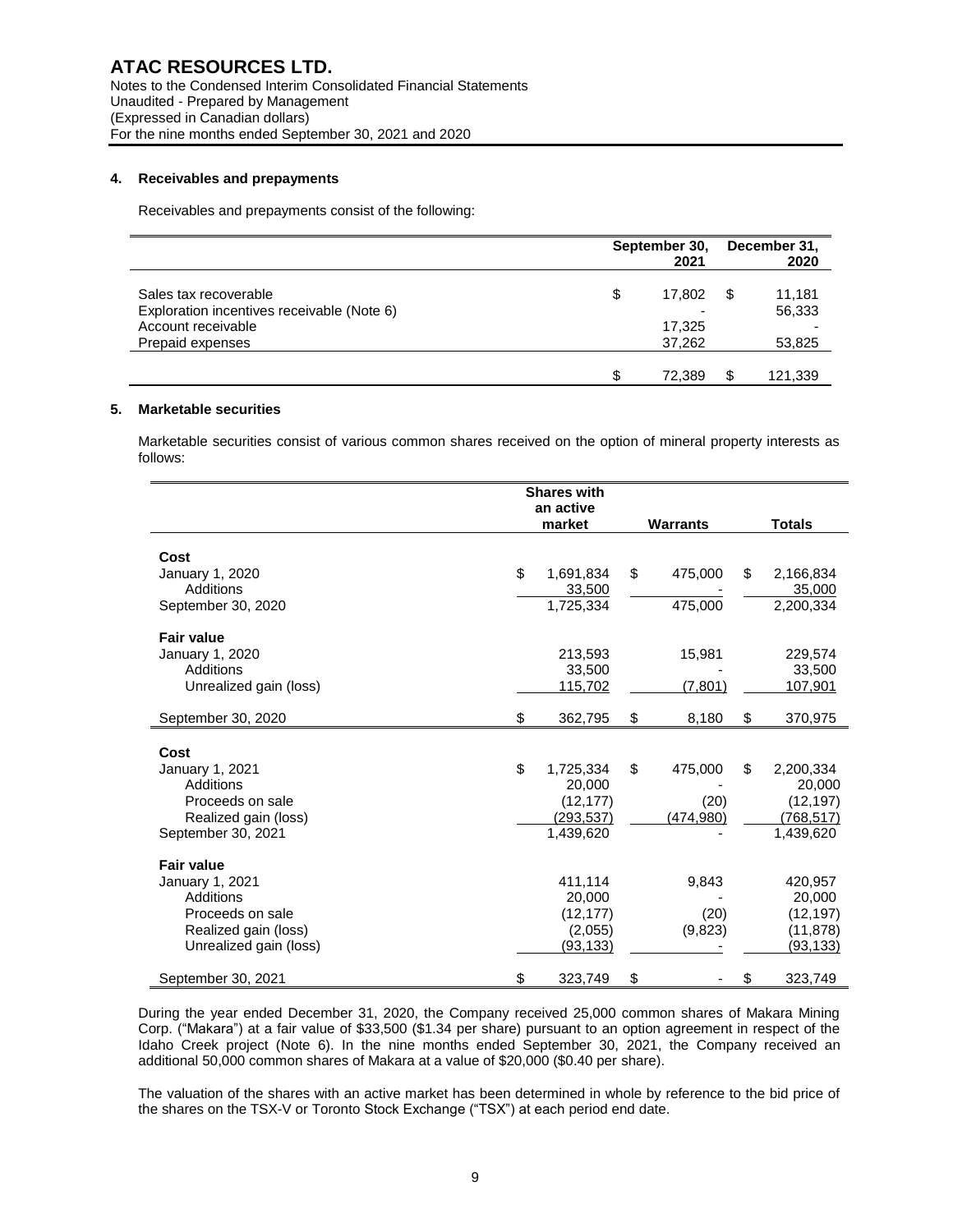# **6. Mineral property interests**

The Company's mineral property interests consist of various exploration stage properties located in the Yukon Territory, Canada and Nevada, USA. The properties have been grouped into wholly-owned, under option and royalty interests. Properties which are in close proximity and could be developed as a single economic unit are grouped into projects.

|                                                                                                                                 | Wholly-owned                                              | Under option                 | Total                                                        |
|---------------------------------------------------------------------------------------------------------------------------------|-----------------------------------------------------------|------------------------------|--------------------------------------------------------------|
| January 1, 2020<br>Acquisitions / staking / assessments<br>Exploration and evaluation<br>Proceeds from option<br>Gain on option | \$115,451,621<br>137,438<br>3,819,135<br>(38, 500)<br>184 | \$<br>47.115<br>160,658      | 115.451.621<br>S.<br>184.553<br>3,979,793<br>(38,500)<br>184 |
| <b>Impairments</b>                                                                                                              | (118, 783, 685)                                           |                              | (118, 783, 685)                                              |
| December 31, 2020<br>Acquisitions / staking / assessments<br>Exploration and evaluation                                         | 586,193<br>80.747<br>1.623.004                            | 207.773<br>72.414<br>729,936 | 793,966<br>153.161<br>2,352,940                              |
| September 30, 2021                                                                                                              | \$.<br>2,289,944                                          | \$<br>1,010,123              | \$<br>3,300,067                                              |

Changes in the project carrying amounts for the nine months ended September 30, 2021 and year ended December 31, 2020 are summarized as follows:

|                              | January 1,     | staking /     |    | Exploration    |      | September 30, |  |  |
|------------------------------|----------------|---------------|----|----------------|------|---------------|--|--|
|                              | 2021           | assessments   |    | and evaluation | 2021 |               |  |  |
| <b>Wholly-owned projects</b> |                |               |    |                |      |               |  |  |
| Rackla Gold Property         |                |               |    |                |      |               |  |  |
| Osiris and Orion             | \$             | \$<br>26.114  | \$ | 431.549        | \$   | 457.664       |  |  |
| Rau<br>-                     |                | 50,248        |    | 449,922        |      | 500,171       |  |  |
|                              | $\mathfrak{p}$ | 76,362        |    | 881,471        |      | 957,835       |  |  |
|                              |                |               |    |                |      |               |  |  |
| Connaught                    | 373,072        | 4,385         |    | 633,449        |      | 1,010,906     |  |  |
| Idaho Creek                  |                |               |    | 3,225          |      | 3,225         |  |  |
| Rosy                         | 213,119        |               |    | 104,859        |      | 317,978       |  |  |
|                              | 586,193        | 80,747        |    | 1.623.004      |      | 2,289,944     |  |  |
|                              |                |               |    |                |      |               |  |  |
| Under option project         |                |               |    |                |      |               |  |  |
| East Goldfield               | 207,773        | 72.414        |    | 729,936        |      | 1,010,123     |  |  |
|                              |                |               |    |                |      |               |  |  |
| <b>Total All Projects</b>    | 793,966        | \$<br>153,161 | \$ | 2,352,940      |      | 3,300,067     |  |  |

|                                        | January 1,<br>2020 |     | Acquisitions /<br>staking /<br>assessments | Exploration<br>and<br>evaluation | Proceeds from<br>option |    | Impairments     |    | December 31.<br>2020 |
|----------------------------------------|--------------------|-----|--------------------------------------------|----------------------------------|-------------------------|----|-----------------|----|----------------------|
| Wholly-owned projects                  |                    |     |                                            |                                  |                         |    |                 |    |                      |
| Rackla Gold Property                   |                    |     |                                            |                                  |                         |    |                 |    |                      |
| - Osiris and Orion                     | \$<br>75,293,440   | \$. | 77.044                                     | \$<br>512.662                    | \$<br>٠                 | \$ | (75,883,145)    | \$ |                      |
| Rau<br>$\sim$                          | 39,666,330         |     | 893                                        | 3,233,318                        |                         |    | (42,900,540)    |    |                      |
|                                        | 114,959,770        |     | 77.937                                     | 3,745,980                        |                         |    | (118, 783, 685) |    |                      |
| Connaught                              | 258.051            |     | 58.991                                     | 56.030                           |                         |    |                 |    | 373,072              |
| <b>Idaho Creek</b>                     | 24.181             |     | 127                                        | 14.008                           | (38,500)                |    |                 |    |                      |
| Rosy                                   | 209.619            |     | 383                                        | 3,117                            |                         |    |                 |    | 213,119              |
|                                        | 115.451.621        |     | 137.438                                    | 3.819.135                        | (38,500)                |    | (118, 783, 685) |    | 586,193              |
| Under option project<br>East Goldfield |                    |     | 47.115                                     | 160.658                          |                         |    |                 |    |                      |
|                                        |                    |     |                                            |                                  |                         |    |                 |    | 207,773              |
| <b>Total All Proiects</b>              | \$<br>115.451.621  | S   | 184.553                                    | \$3,979,793                      | \$<br>(38.500)          | S  | (118.783.685)   | S  | 793.996              |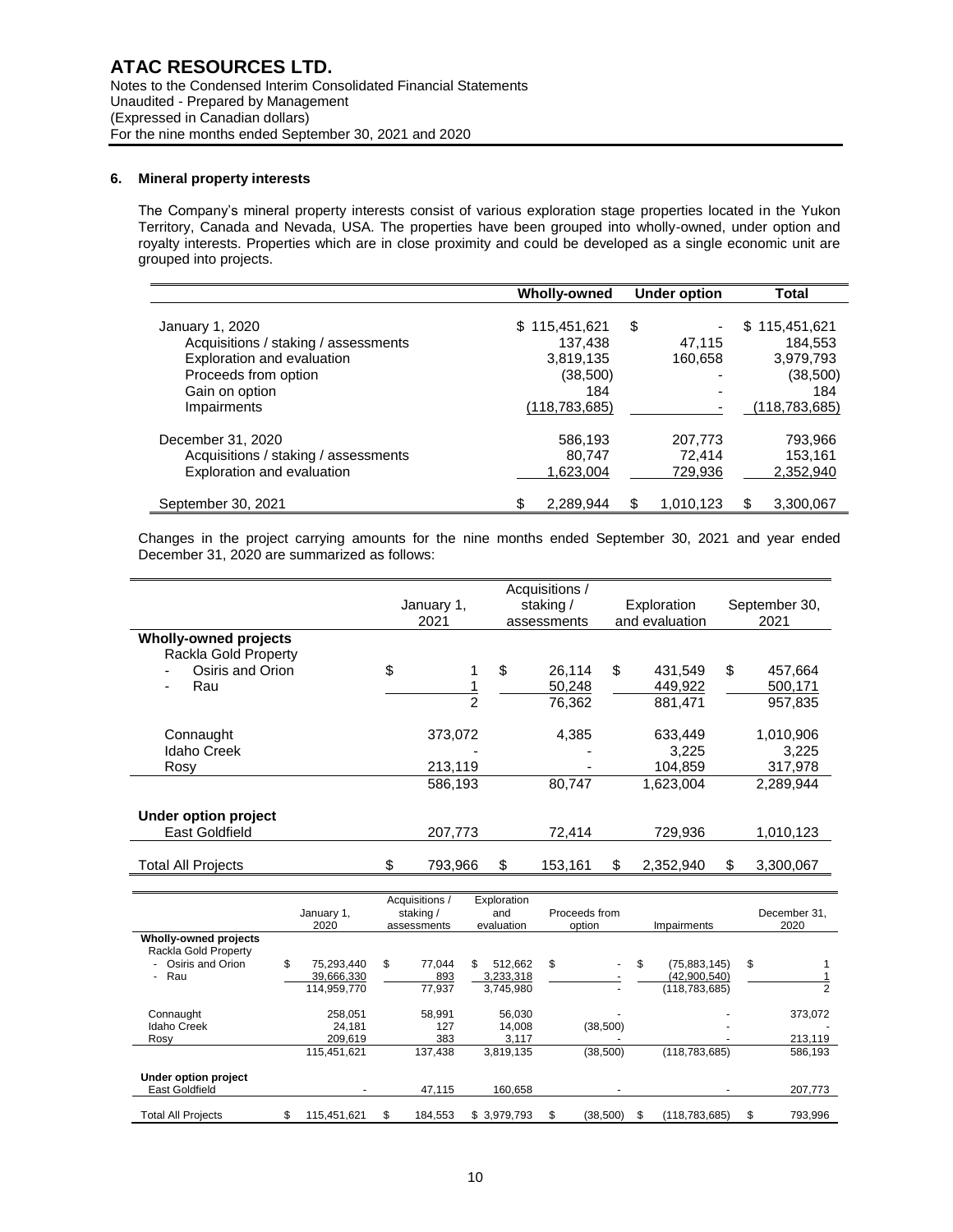#### **Wholly-owned projects**

The Company's wholly owned projects are comprised of the rights to explore various mineral claims located in the Yukon Territory and Nevada, which are at various stages of exploration. They are not subject to any option or sale agreements, except as noted below.

### *Rackla Gold property*

The Rackla Gold property consists of a 100% interest in the various mineral properties located in the Mayo Mining District, Yukon Territory. The Rackla Gold property has been divided into three separate projects, being the Rau, Osiris and Orion projects.

The Rau project is located at the western end of the Rackla Gold property and hosts the Tiger Gold deposit.

The Osiris project is located at the eastern end of the Rackla Gold property and hosts Carlin-type gold mineralization.

The Orion project is located in the central one-third of the Rackla Gold property.

As at December 31, 2020, the Company recorded an impairment provision of \$118,783,685 on the Rackla Gold property as a result of certain impairment indicators being present under the accounting standards. The impairment indicators largely consisted of: (i) the Company's market capitalization being significantly lower than the net assets of the Company for a prolonged period of time; and (ii) the ongoing challenges that the Company has faced with respect to getting the road permitting in place to allow ground access to the property. In future periods, if the impairment indicators are no longer present (ie: the Company's market capitalization has improved and the Company is successful in the continued negotiations with respect to the road permitting), the Company, if it can provide a supportable estimate of the property's recoverable amount, may record a reversal of the 2020 impairment provision. Any impairment reversal shall be to the recoverable amount, not to exceed the carrying value of the property prior to its impairment.

# *Connaught project*

The Connaught project consists of a 100% interest in the CN, NC, OM and TN mineral claims located in the Dawson Mining District, Yukon Territory. The TN claims are subject to a 1% NSR.

In 2019, the Company was approved to receive financial assistance from the Yukon Government on 2019 qualified exploration expenditures on its CN claims, to a maximum of \$37,242. As at December 31, 2019, the Company had earned the full \$37,242, which was received during the six months ended June 30, 2020.

In 2020, the Company was approved to receive financial assistance from the Yukon Government on 2020 qualified exploration expenditures on its Connaught project, to a maximum of \$39,558. As at December 31, 2020, the Company had earned \$33,070 of the amount, which was received during the nine months ended September 30, 2021.

See Blackbear claims and Mag claims for option agreements in respect of additional claims forming part of the Company's Connaught project.

#### *Idaho Creek project*

The Idaho Creek project consists of a 100% interest in the Idaho mineral claims located in the Whitehorse Mining District, Yukon Territory.

On August 19, 2020, and amended on November 25, 2021, and October 13, 2021, the Company signed a property option agreement (the "Option Agreement") with Makara Mining Corp. ("Makara"), whereby Makara has the option to earn a 100% interest in the Company's Idaho Creek project. Pursuant to the Option Agreement, Makara can earn the interest through completion of the following: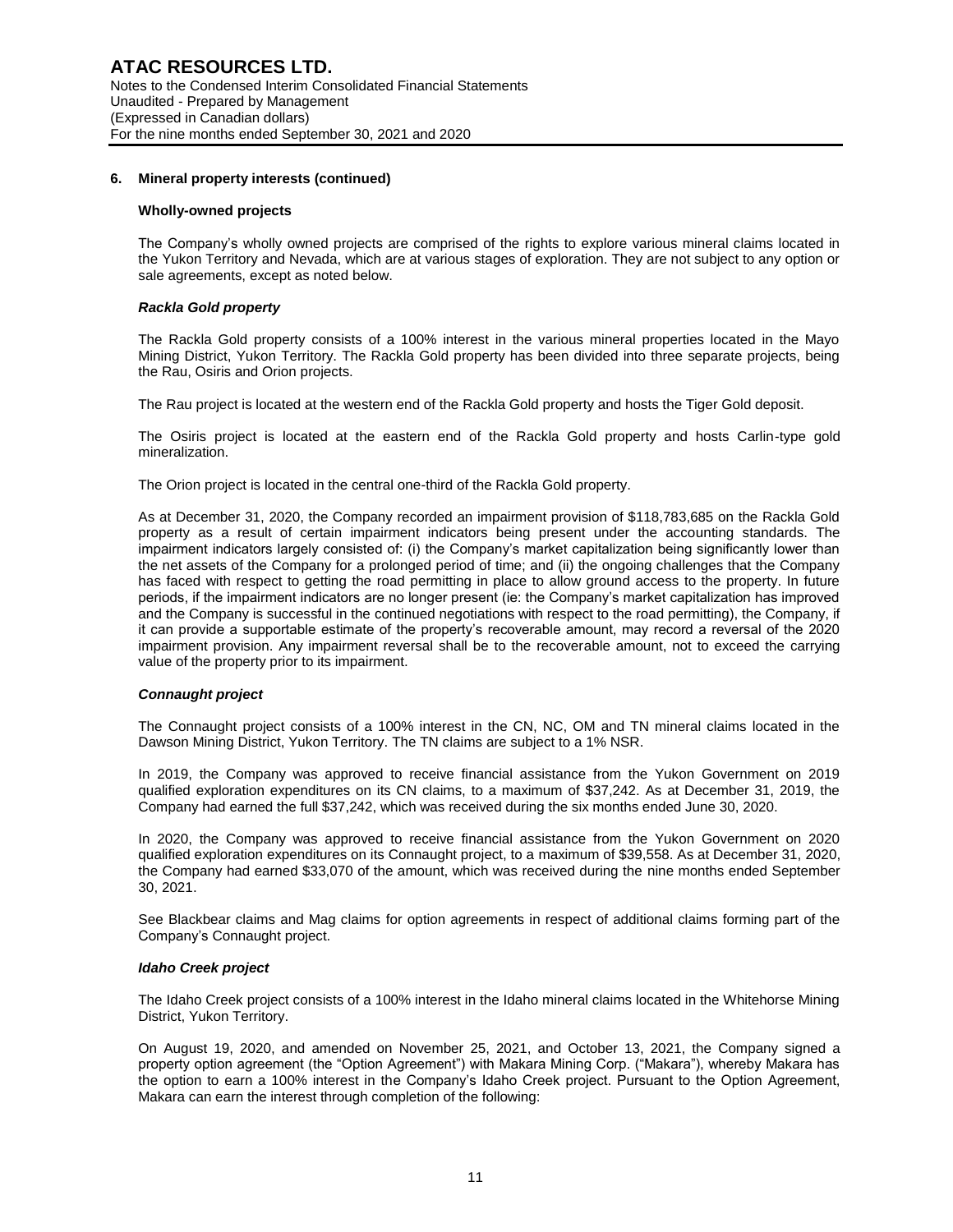## **Wholly-owned projects (continued)**

#### *Idaho Creek project (continued)*

Cash payments of \$150,000:

- \$5,000 on execution of the Option Agreement (received);
- \$10,000 on or before May 1, 2021 (received);
- \$20,000 on or before May 1, 2022;
- \$25,000 on or before May 1, 2023; and
- \$90,000 on or before May 1, 2024.

Issuance of 750,000 common shares:

- 25,000 common shares on execution of the Option Agreement (received at a fair value of \$33,500);
- 50,000 common shares on or before May 1, 2021 (received at a fair value of \$20,000);
- 100,000 common shares on or before May 1, 2022;
- 250,000 common shares on or before May 1, 2023; and
- 325,000 common shares on or before May 1, 2024.

In addition, Makara is required to incur \$2,000,000 in exploration expenditures on the project as follows:

- \$50,000 on or before December 1, 2020 (incurred);

- An additional \$100,000 on or before December 1, 2021 (amended to \$25,000 on or before December 1, 2021 (incurred), with the remaining \$75,000 deferred to on or before December 1, 2022);

- An additional \$150,000 on or before December 1, 2022;
- An additional \$500,000 on or before December 1, 2023; and
- An additional \$1,200,000 on or before December 1, 2024.

Pursuant to the Option Agreement, the Company retains a 2% NSR from any commercial production of precious metals from the Idaho Creek project of which Makara can repurchase one-half (being 1%) for \$1,000,000.

Further, in addition to the NSR, the Company shall be entitled to receive a one-time cash payment equal to \$1 per ounce of gold (or the value equivalent in other metals) identified in the earlier of a National Instrument 43-101 Standards of Disclosure for Mineral Property compliant: (i) measured and indicated resource estimate applicable to the project; or (ii) a proven and probable reserve estimate applicable to the project.

During the year ended December 31, 2020, the Company recognized a gain of \$184 in respect of option payments received in excess of the Company's carrying value of the project. In the nine months ended September 30, 2021, the Company recognized a recovery in excess of carrying costs of \$30,000.

In 2020, the Company was approved to receive financial assistance from the Yukon Government on 2020 qualified exploration expenditures on its Idaho Creek project, to a maximum of \$23,263. As at December 31, 2020, the Company had earned the full amount, which was received during the nine months ended September 30, 2021.

Expenditures on the project after the Option Agreement with Makara was signed have been recovered from Makara, therefore the financial assistance earned on these amounts are due to Makara. The 2020 financial assistance was determined to be \$18,536 and was included in accounts payable and accrued liabilities as at December 31, 2020 and paid during the nine months ended September 30, 2021.

#### *Rosy project*

The Rosy project consists of a 100% interest in the Rosy and Sam mineral claims located in the Whitehorse Mining District, Yukon Territory.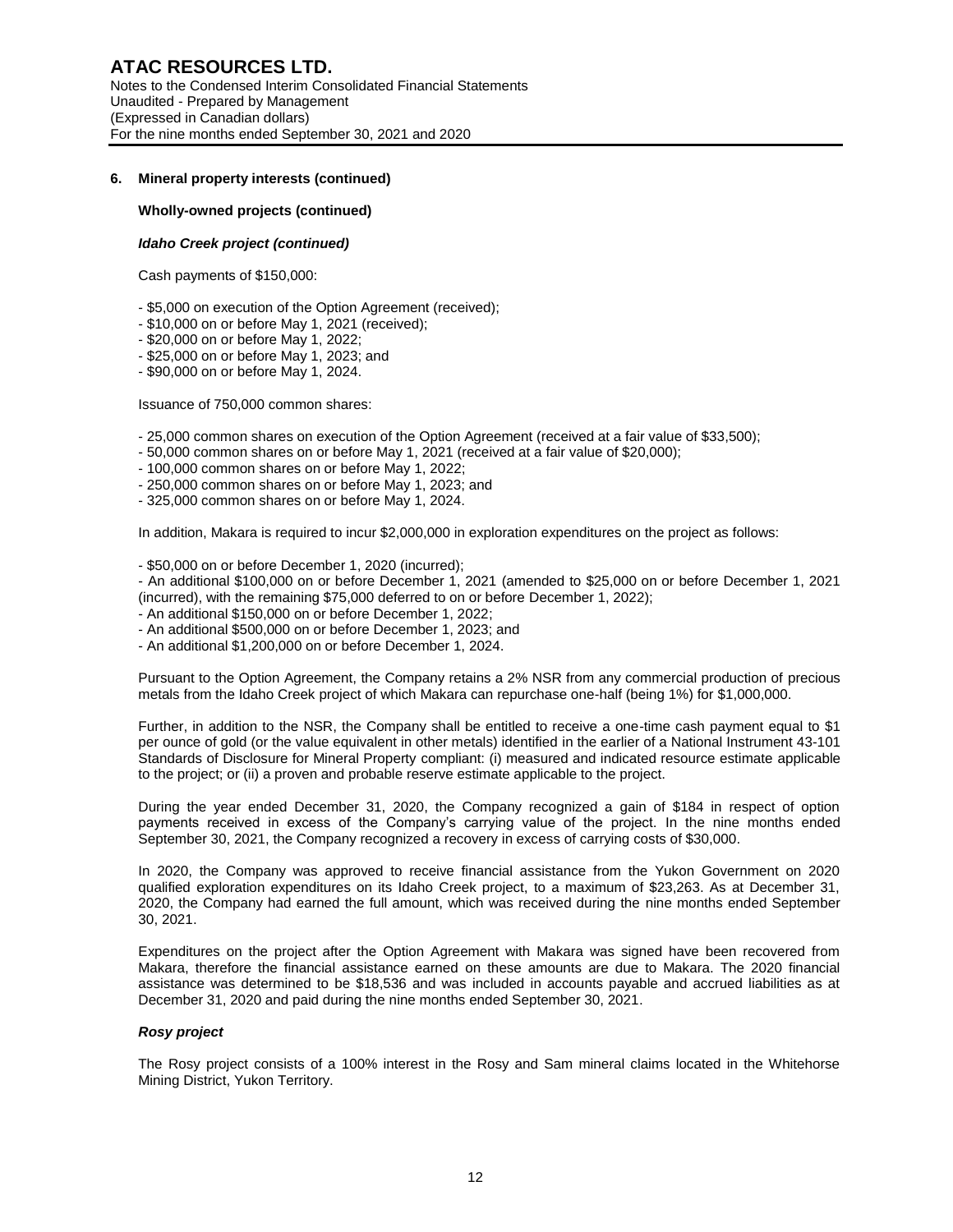#### **Projects under option**

## *East Goldfield project*

On February 20, 2020, the Company signed a Property Option Agreement with Silver Range Resources Ltd. ("Silver Range"), a company with common Directors and Officers, whereby the Company has the option to earn a 100% interest in Silver Range's East Goldfield property located in Nevada, USA. Pursuant to the Option Agreement, the Company has the right to earn an initial 75% interest in the property (the "Initial Option") by making cash payments to Silver Range based on the following schedule:

Cash payments of \$400,000:

- \$30,000 on execution of the Option Agreement (paid);

- \$40,000 on or before April 1, 2021 (paid);
- \$70,000 on or before April 1, 2022;
- \$100,000 on or before April 1, 2023; and
- \$160,000 on or before April 1, 2024.

In addition, the Initial Option requires the Company to incur exploration expenditures on the property as follows:

- \$200,000 on or before April 1, 2021 (incurred);
- An additional \$200,000 on or before April 1, 2022; and
- An additional \$9,600,000 on or before December 1, 2025.

The Company has the right at its sole election to make up 50% of all of the cash payments under the Initial Option through the issuance of common shares to Silver Range. The number of common shares to be issued as payment is to be calculated using a share price equal to the volume weighted average price of the Company's common shares for the 10 trading days immediately preceding the applicable payment date, subject to such price not being less than \$0.05 per share. Silver Range is not required to accept any number of common shares where accepting the number of shares will result in Silver Range holding (directly or indirectly) more than an aggregate 19.9% of the issued and outstanding shares of the Company.

On completion of the Initial Option, the Company will have the right to acquire an additional 25% interest in the property (the "Second Option") by paying Silver Range an additional \$10,000,000 on or before the date that is six months from the Company's issuance of a notice to Silver Range confirming its desire to exercise the Second Option.

Silver Range will retain a 2% NSR on all mineral production from the properties, of which up to 1% can be purchased for \$1,000,000.

Silver Range will also be entitled to receive a one-time cash payment equal to US\$2 per ounce of gold (or the value equivalent in other metals) on the first 1,000,000 ounces of gold, identified in a NI 43-101 compliant measured and indicated resource estimate application (or proven and probable reserves) to the property; and an additional onetime cash payment equal to US\$1 per ounce of gold (or the value equivalent in other metals) on all ounces of gold in excess of 1,000,000 ounces of gold, identified in a NI 43-101 compliant proven or probable reserve estimate applicable (or proven and probable reserves) to the property.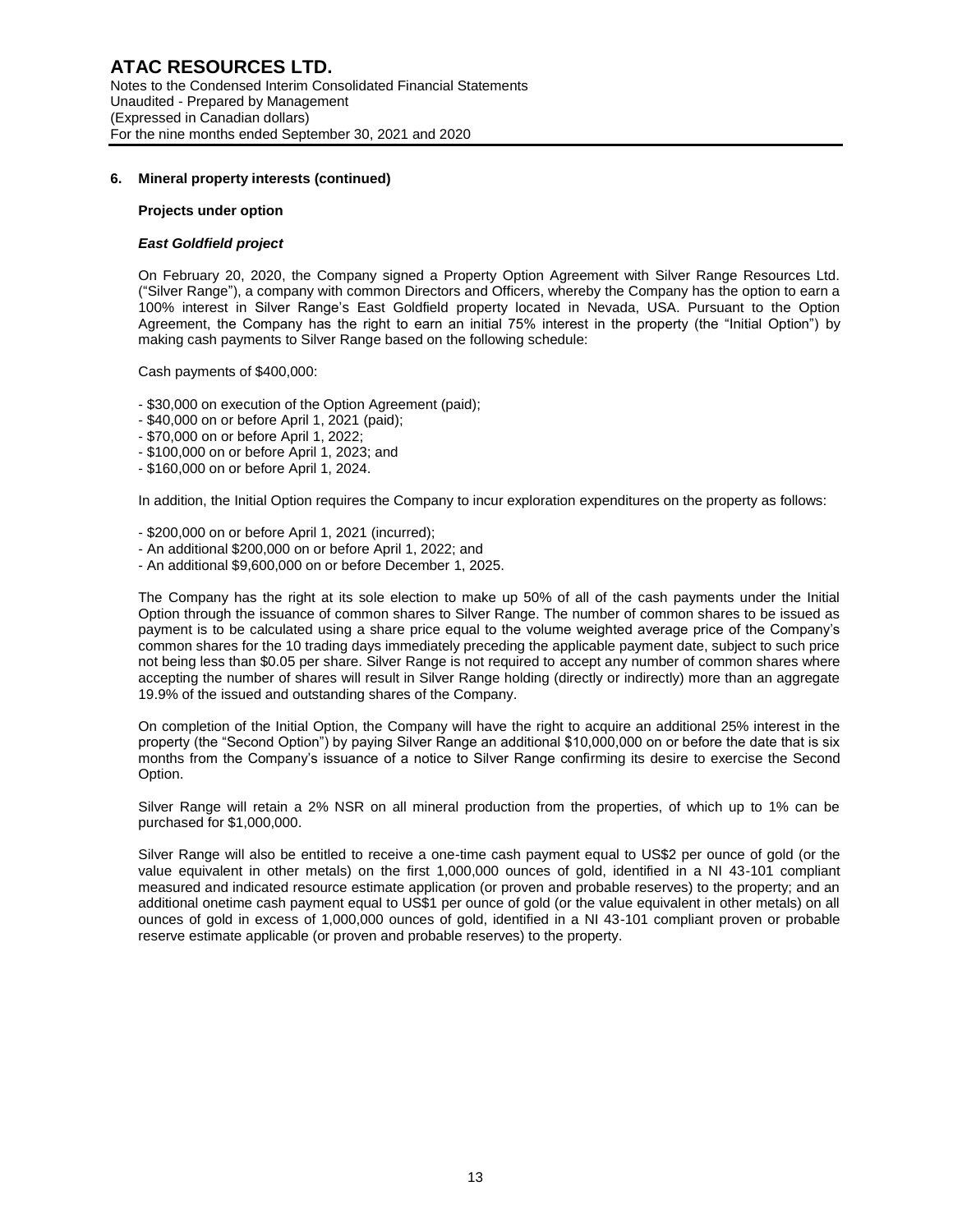## **Projects under option (continued)**

## *Blackbear claims (continued)*

On November 20, 2020, the Company signed a Property Option Agreement with two vendors whereby the Company has the option to earn a 100% interest in a series of claims contiguous to the Company's Connaught project. Pursuant to the Option Agreement, the Company has the right to earn a 100% interest in the property by making cash payments to the vendors based on the following schedule:

Cash payments of \$100,000:

- \$10,000 on execution of the Option Agreement (paid);
- \$10,000 on or before February 28, 2022;
- \$10,000 on or before February 28, 2023;
- \$15,000 on or before February 28, 2024;
- \$25,000 on or before February 28, 2025; and
- \$30,000 on or before February 28, 2026.

In addition, the Option Agreement requires the Company to issue 200,000 common shares as follows:

- 20,000 common shares on Exchange acceptance (issued at a fair value of \$4,000);
- 20,000 common shares on or before February 28, 2022;
- 20,000 common shares on or before February 28, 2023;
- 30,000 common shares on or before February 28, 2024;
- 50,000 common shares on or before February 28, 2025; and
- 60,000 common shares on or before February 28, 2026.

The vendors will retain a 2% NSR on all mineral production from the properties, of which up to 1% can be purchased for \$500,000.

#### *Mag claims*

On November 20, 2020, the Company signed a Property Option Agreement with a vendor whereby the Company has the option to earn a 100% interest in a series of claims contiguous to the Company's Connaught project. Pursuant to the Option Agreement, the Company has the right to earn a 100% interest in the property by making cash payments to the vendor based on the following schedule:

Cash payments of \$70,000:

- \$15,000 on execution of the Option Agreement (paid);
- \$25,000 on or before December 31, 2021; and
- \$30,000 on or before December 31, 2022.

In addition, the Option Agreement requires the Company to issue 120,000 common shares as follows:

- 60,000 common shares on Exchange acceptance (issued at a fair value of \$12,000);
- 30,000 common shares on or before December 31, 2021; and
- 30,000 common shares on or before December 31, 2022.

The vendors will retain a 1% conventional royalty ("CNSR") and a 10% high-grade royalty on all mineral production from the properties The Company has the right to purchase 100% of the CNSR for \$250,000.

## **Royalty interests**

The Company has a 1% NSR on the Golden Revenue, Nitro, Seymour and Dawson Gold properties located in the Dawson and Whitehorse Mining Districts, Yukon Territory.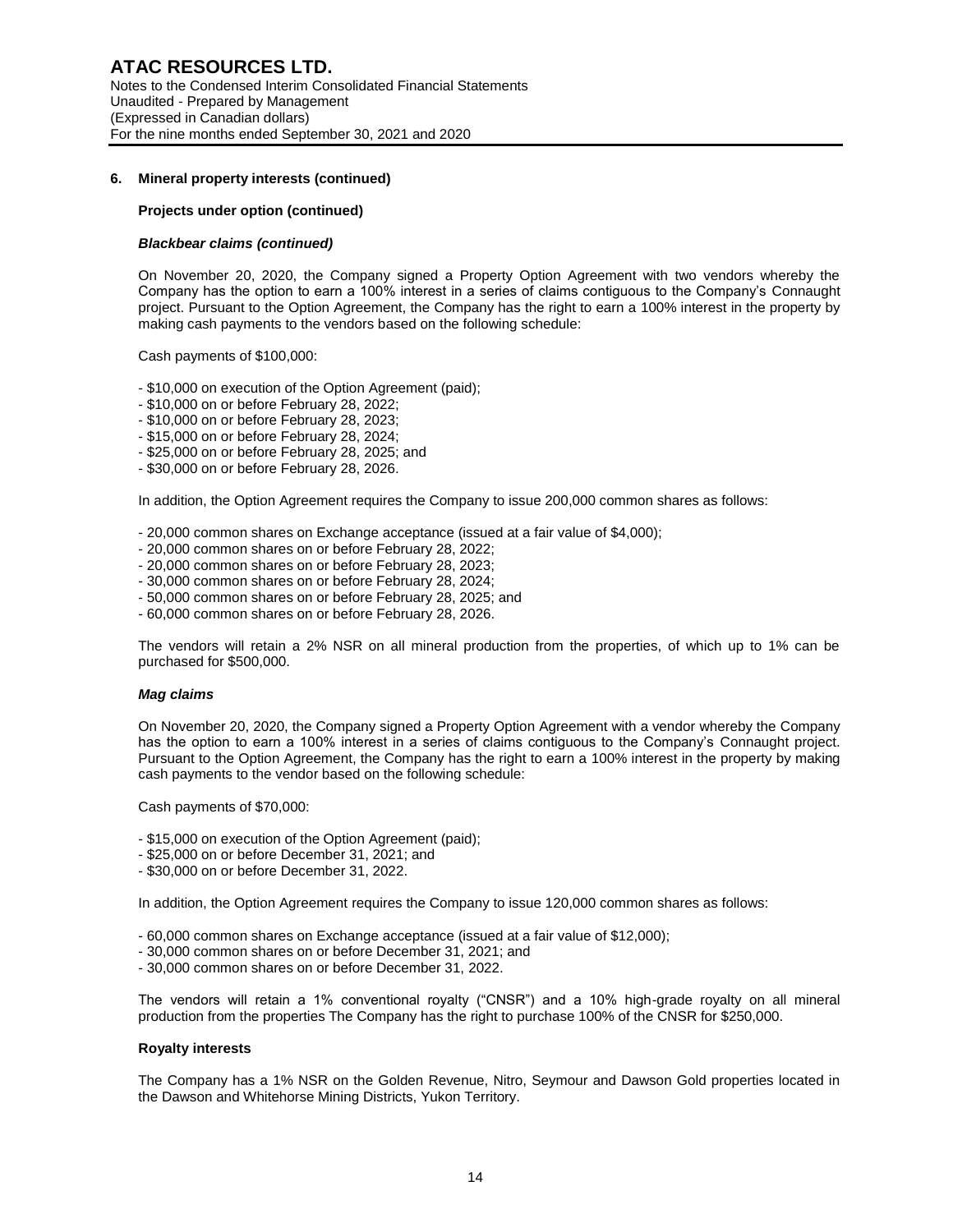#### **Exploration expenditures**

Exploration and evaluation expenditures on the projects consisted of the following:

| For the nine months ended |       | Osiris and |    |         |    |                |       |         |     |           |  |
|---------------------------|-------|------------|----|---------|----|----------------|-------|---------|-----|-----------|--|
| September 30, 2021        | Orion |            |    | Rau     |    | East Goldfield | Other |         |     | Total     |  |
|                           |       |            |    |         |    |                |       |         |     |           |  |
| Assays                    | \$    | 5.048      | \$ | 39.834  | \$ | 39.272         | \$    | 60.974  | \$  | 145,128   |  |
| Depreciation (Note 8)     |       | 12.000     |    | 12.000  |    |                |       |         |     | 24.000    |  |
| Drillina                  |       |            |    | 36.242  |    | 531,196        |       |         |     | 567.438   |  |
| Field and camp            |       | 129.460    |    | 135.665 |    | 40.873         |       | 137.086 |     | 443.084   |  |
| Helicopter and fixed wing |       |            |    | 148.269 |    |                |       | 45.818  |     | 194.087   |  |
| Labour                    |       | 17.313     |    | 61.501  |    | 40.160         |       | 130.295 |     | 249.269   |  |
| Resource, engineering and |       |            |    |         |    |                |       |         |     |           |  |
| environmental studies     |       | 267.563    |    |         |    |                |       | 6.213   |     | 273.941   |  |
| Surveys and consulting    |       |            |    |         |    | 57.262         |       | 226.632 |     | 283.894   |  |
| Travel and accommodation  |       |            |    | 16,411  |    | 21,173         |       | 134,515 |     | 172,099   |  |
| <b>Total All Projects</b> |       | 431,549    | S  | 449.922 | S  | 729,936        |       | 741,533 | \$. | 2,352,940 |  |
|                           |       |            |    |         |    |                |       |         |     |           |  |

| For the year ended        | Osiris and    |   |           |               |   |           |
|---------------------------|---------------|---|-----------|---------------|---|-----------|
| December 31, 2020         | Orion         |   | Rau       | Other         |   | Total     |
|                           |               |   |           |               |   |           |
| Assays                    | \$<br>19.898  | S | 176.375   | \$<br>119.298 | S | 315,571   |
| Depreciation (Note 8)     | 16.000        |   | 16.000    |               |   | 32,000    |
| Drilling                  | 35,600        |   | 888,651   |               |   | 924,251   |
| Field                     | 41,840        |   | 434.132   | 15,017        |   | 490,989   |
| Helicopter and fixed wing | 178,590       |   | 834,202   |               |   | 1,012,792 |
| Labour                    | 18.296        |   | 566,003   | 86,862        |   | 671,161   |
| Resource, engineering and |               |   |           |               |   |           |
| environmental studies     | 193,570       |   | 185,665   |               |   | 379,235   |
| Surveys and consulting    | 1,260         |   | 13.645    | 52,051        |   | 66,956    |
| Travel and accommodation  | 7,608         |   | 118,645   | 784           |   | 127,037   |
|                           | 512.662       |   | 3,233,318 | 274.012       |   | 4.019.992 |
| Less: Yukon mineral       |               |   |           |               |   |           |
| exploration grant         |               |   |           | (40, 199)     |   | (40, 199) |
|                           |               |   |           |               |   |           |
| <b>Total All Projects</b> | \$<br>512,662 | S | 3,233,318 | 233,813       | S | 3,979,793 |

## **7. Reclamation deposit**

As at September 30, 2021, the Company has pledged to the Yukon Government a reclamation deposit of \$128,519 (December 31, 2020 - \$125,744) to ensure specified properties are properly restored after exploration. This reclamation deposit is comprised of a cashable guaranteed investment certificate with a one-year term. In addition, the Company has posted a bond of \$16,550 (US\$13,442) with the Nevada Bureau of Land Management in relation to the estimated reclamation cost on the East Goldfield project. Management has determined that the Company has no material reclamation work related to the properties requiring the deposits.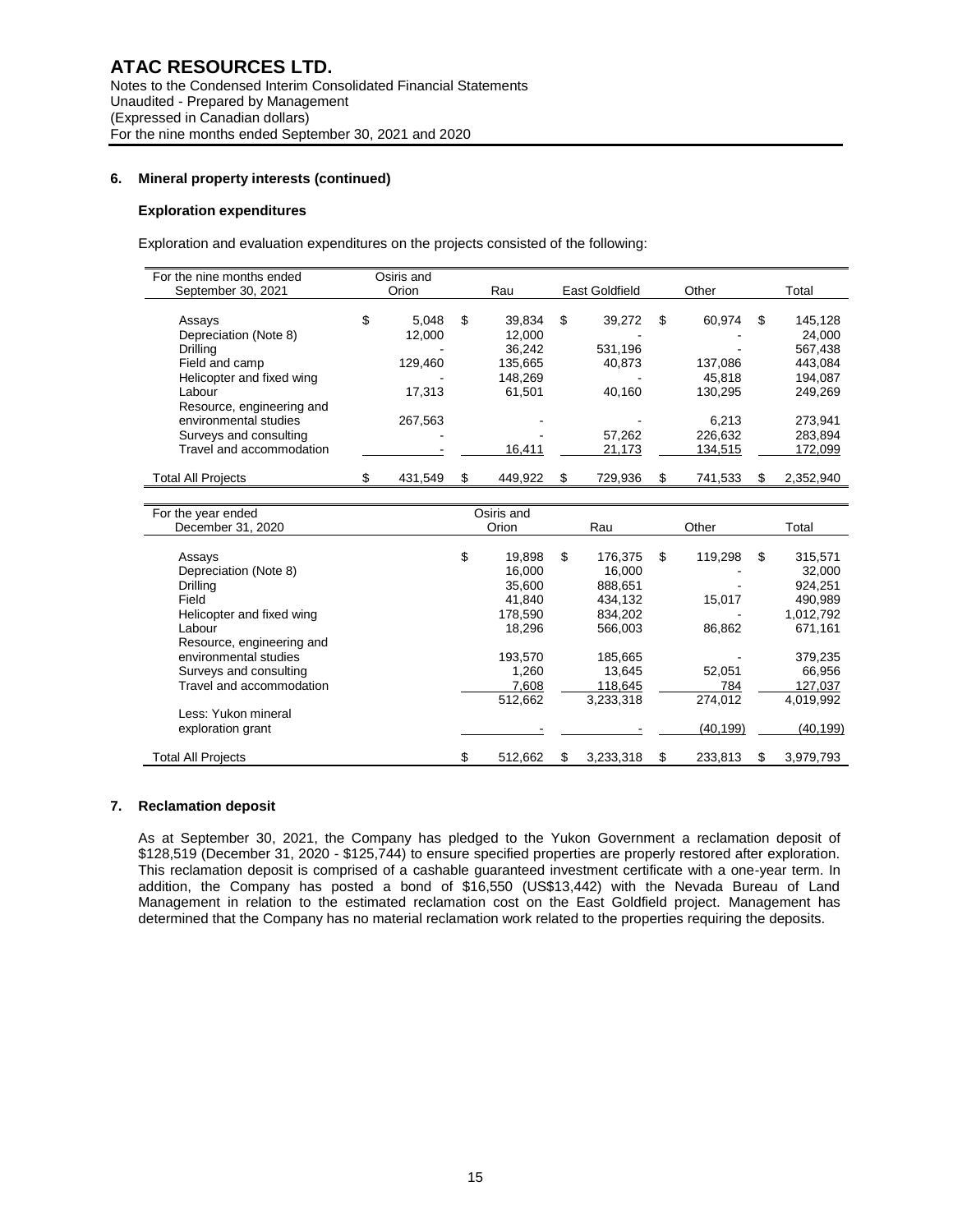Notes to the Condensed Interim Consolidated Financial Statements Unaudited - Prepared by Management (Expressed in Canadian dollars) For the nine months ended September 30, 2021 and 2020

# **8. Equipment**

|                                       | <b>Exploration</b><br>equipment |         | <b>Computer</b><br>equipment |    | <b>Total</b> |
|---------------------------------------|---------------------------------|---------|------------------------------|----|--------------|
|                                       |                                 |         |                              |    |              |
| Cost                                  |                                 |         |                              |    |              |
| January 1, 2020 and December 31, 2020 | \$                              | 160,000 | \$                           | \$ | 160,000      |
| <b>Accumulated depreciation</b>       |                                 |         |                              |    |              |
| January 1, 2020                       |                                 | 16,000  |                              |    | 16,000       |
| Depreciation                          |                                 | 32,000  |                              |    | 32,000       |
| December 31, 2020                     | \$                              | 48,000  | \$                           | \$ | 48,000       |
|                                       |                                 |         |                              |    |              |
| Cost                                  |                                 |         |                              |    |              |
| January 1, 2021                       | \$                              | 160,000 | \$                           | \$ | 160,000      |
| Additions                             |                                 |         | 12,189                       |    | 12,189       |
| September 30, 2021                    |                                 | 160,000 | 12,189                       |    | 172,189      |
| <b>Accumulated depreciation</b>       |                                 |         |                              |    |              |
| January 1, 2021                       |                                 | 48,000  |                              |    | 48,000       |
| Depreciation                          |                                 | 24,000  | 1,354                        |    | 25,354       |
|                                       |                                 |         |                              |    |              |
| September 30, 2021                    | \$                              | 72,000  | \$<br>1,354                  | \$ | 73,354       |
|                                       |                                 |         |                              |    |              |
| Net book value                        |                                 |         |                              |    |              |
| December 31, 2020                     | \$                              | 112,000 | \$                           | \$ | 112,000      |
| September 30, 2021                    |                                 | 88,000  | 10,835                       |    | 98,835       |

Depreciation on exploration equipment is capitalized to the Company's exploration properties (Note 6), as the equipment is used exclusively for the Company's exploration efforts. During the nine months ended September 30, 2021, the Company capitalized \$24,000 in depreciation charges (2020 - \$24,000) to mineral property interests.

# **9. Share capital**

The authorized share capital of the Company consists of unlimited common shares without par value, and unlimited Class "A" preferred shares with a par value of \$1.00 each. All issued shares are fully paid.

# **Transactions for the issue of share capital during the nine months ended September 30, 2021:**

On April 16, 2021, the Company completed a flow-through private placement consisting of the issue of 4,800,000 flow-through common shares at a price of \$0.21 per common share for gross proceeds of \$1,008,000.

The flow-through shares were issued at a premium to the trading value of the Company's common shares, which is a reflection of the value of the income tax write-offs that the Company will renounce to the flow-through shareholders. The premium was determined to be \$144,000 and was recorded as a reduction of share capital. An equivalent flow-through share premium liability was recorded and will be reversed pro-rata as the required exploration expenditures are incurred (Note 13).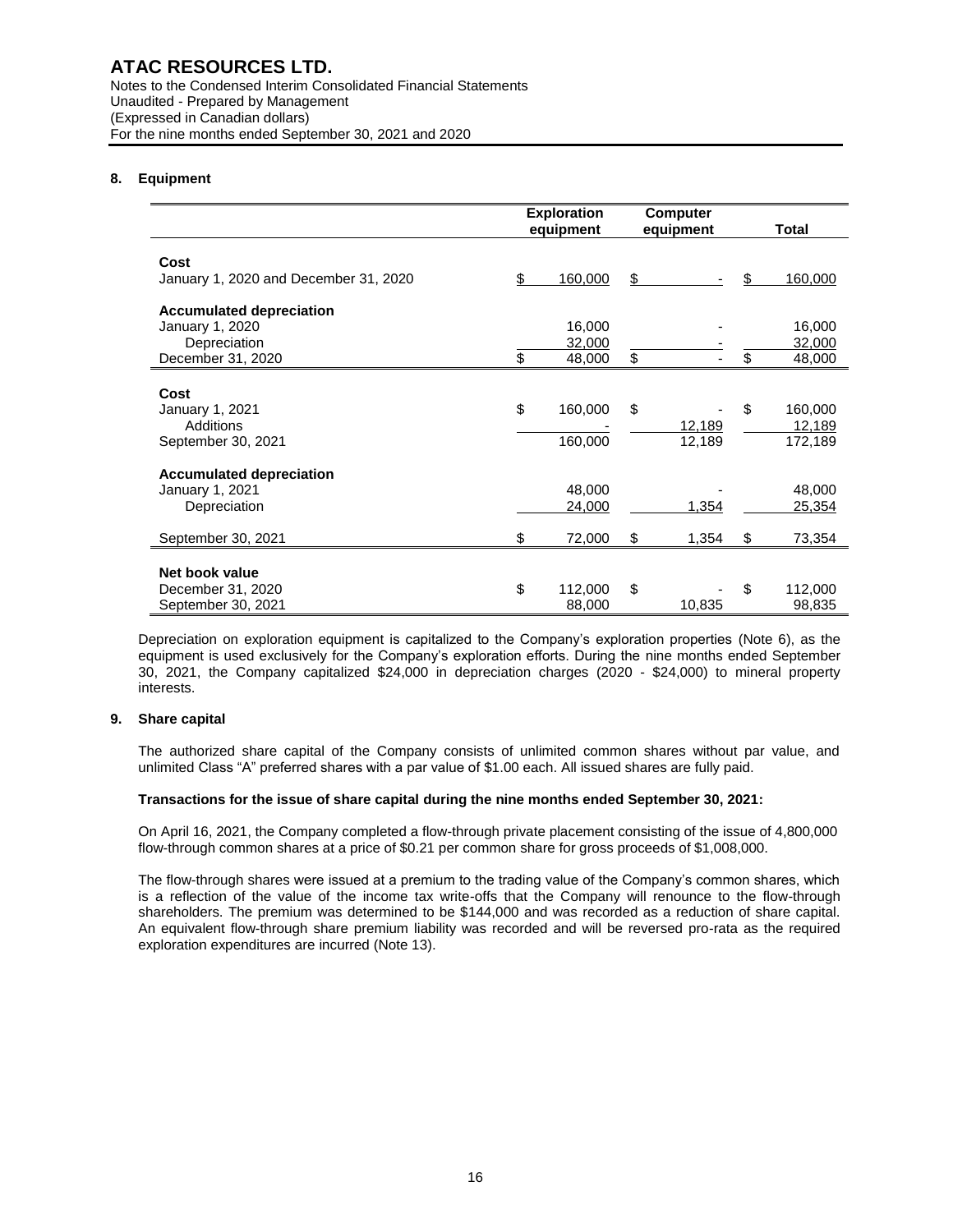# **9. Share capital (continued)**

## **Transactions for the issue of share capital during the nine months ended September 30, 2021 (continued):**

On June 25, 2021, the Company completed a private placement consisting of:

- a) 14,400,000 units at a price of \$0.175 per unit for gross proceeds of \$2,520,000. Each unit consisted of one common share and one-half of one share purchase warrant. Each whole warrant entitles the holder to purchase one common share at a price of \$0.24 until June 25, 2024; and
- b) 2,400,000 flow-through units at a price of \$0.21 per flow-through unit for gross proceeds of \$504,000. Each flow-through unit consisted of one flow-through common share and one-half of one share purchase warrant. Each whole warrant entitles the holder to purchase one common share at a price of \$0.24 until June 25, 2024.

The flow-through share units were issued at a premium to the trading value of the Company's common shares, which is a reflection of the value of the income tax write-offs that the Company will renounce to the flow-through shareholders. The premium was determined to be \$84,000 and was recorded as a reduction of share capital. An equivalent flow-through share premium liability was recorded and will be reversed pro-rata as the required exploration expenditures are incurred (Note 13).

Finders' fees totaling \$155,449 were incurred in respect of the placement, including the issue of 859,478 finders' warrants having a fair value of \$54,018. Legal and filing fees amounted to \$40,610 and were recorded as a share issue cost and deducted from share capital.

# **Transactions for the issue of share capital during the year ended December 31, 2020:**

On June 30, 2020, the Company completed a flow-through private placement consisting of the issue of 4,347,827 flow-through units at a price of \$0.23 each for gross proceeds of \$1,000,000. Each unit consists of one flowthrough common share and one-half of a share purchase warrant, with each whole warrant being exercisable into a non-flow-through common share at an exercise price of \$0.27 until June 30, 2022.

The flow-through share units were issued at a premium to the trading value of the Company's common shares, which is a reflection of the value of the income tax write-offs that the Company will renounce to the flow-through shareholders. The premium was determined to be \$21,739 and was recorded as a reduction of share capital. An equivalent flow-through share premium liability was recorded and will be reversed pro-rata as the required exploration expenditures are incurred (Note 13). No value was allocated to the warrant component of the unit.

Finders' fees totaling \$82,745 were incurred in respect of the placement, including the issue of 260,870 finders' warrants having a fair value of \$22,745. Legal and filing fees amounted to \$5,000 and were recorded as a share issue cost and deducted from share capital net of deferred income tax benefits of \$17,550.

#### **Common share rights**

The Company has a "Rights Plan" under which one right is issued for each issued and outstanding common share of the Company. Each right entitles the holder to purchase from the Company one common share at a price equal to one-half the market price for each common share of the Company, subject to certain anti-dilutive adjustments. The rights are exercisable only if the Company receives an unacceptable take-over bid as defined in the Rights Plan. The current Rights Plan was approved at the November 2020 annual shareholders' meeting and will remain in effect until the annual shareholders' meeting in 2023. As at September 30, 2021, there were 184,338,547 rights outstanding (December 31, 2020 – 162,738,547).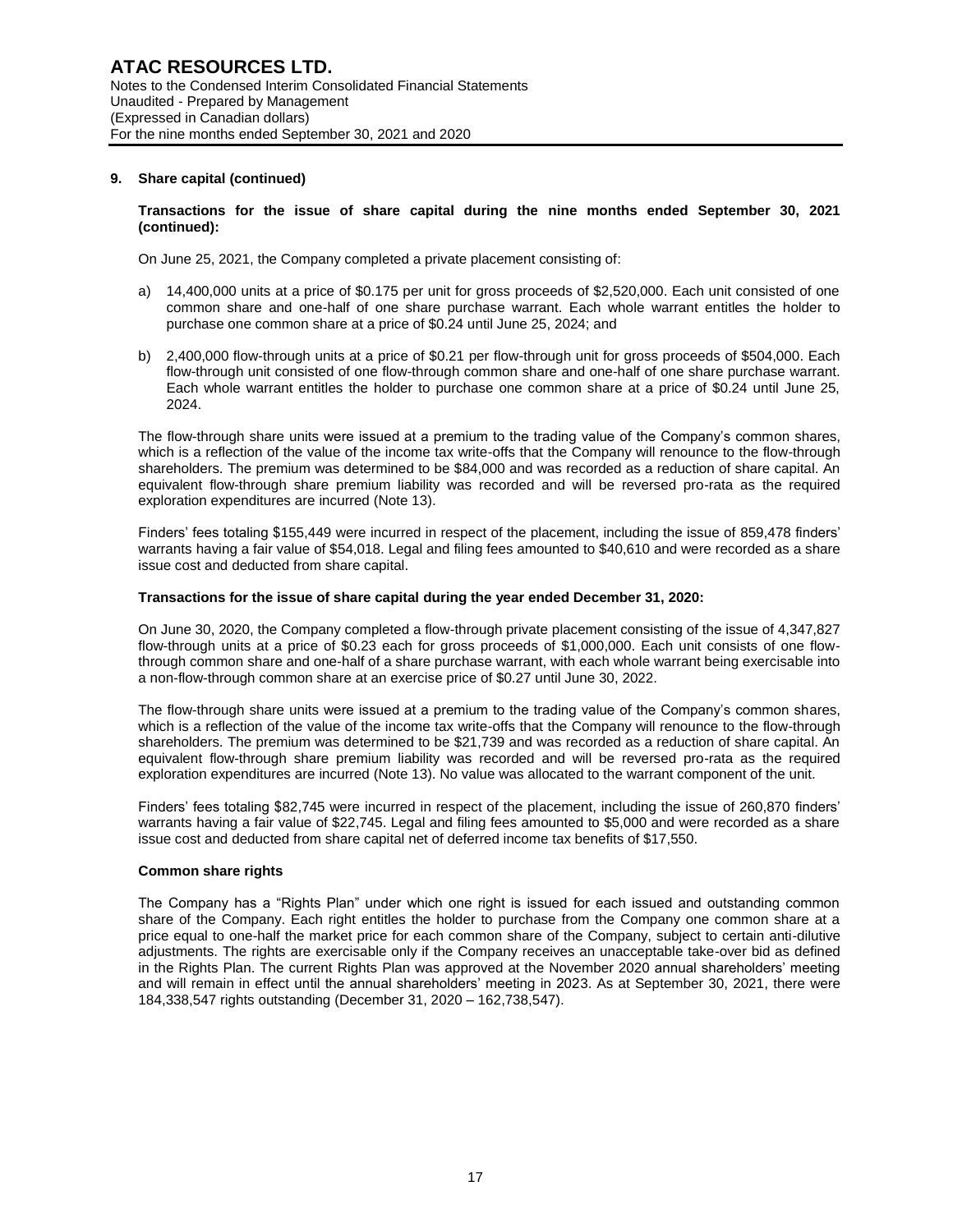# **9. Share capital (continued)**

## **Stock options**

The Company has an incentive stock option plan (the "Plan"), under which the maximum number of stock options issued cannot exceed 10% of the Company's currently issued and outstanding common shares. The exercise period for any options granted under the Plan cannot exceed ten years. The exercise price of options granted under the Plan cannot be less than the "discounted market price" of the common shares (defined as the last closing market price of the Company's common shares immediately preceding the issuance of a news release announcing the granting of the options, or the date of grant in respect of options granted to consultants, less a discount of from 15% to 25%), unless otherwise agreed to by the Company and accepted by the TSX-V.

A participant who is a consultant conducting investor relations activities who is granted options under the plan will become vested with the right to exercise one-quarter of the options upon conclusion of every three months subsequent to the grant date.

Stock option transactions are as follows:

|                                 | Number<br>of Stock Options | <b>Weighted Average</b><br><b>Exercise Price</b> |
|---------------------------------|----------------------------|--------------------------------------------------|
|                                 |                            |                                                  |
| Balance, December 31, 2019      | 12,437,500                 | \$<br>0.49                                       |
| Granted                         | 2,405,000                  | 0.22                                             |
| Exercised                       | (275,000)                  | 0.30                                             |
| Expired and cancelled           | (2,332,500)                | 0.68                                             |
| Balance, December 31, 2020      | 12,235,000                 | \$<br>0.41                                       |
| Granted                         | 3,050,000                  | 0.18                                             |
| Expired                         | (3,860,000)                | 0.38                                             |
| Balance, September 30, 2021     | 11,425,000                 | \$<br>0.36                                       |
| Exercisable, September 30, 2021 | 8,400,000                  | \$<br>0.42                                       |

As at September 30, 2021, the Company has stock options outstanding and exercisable as follows:

| Number of<br><b>Stock Options</b><br>Outstanding                                                             | Number of<br><b>Stock Options</b><br>Exercisable                                              | Exercise<br>Price                                                                | <b>Expiry Date</b>                                                                                                                             |  |
|--------------------------------------------------------------------------------------------------------------|-----------------------------------------------------------------------------------------------|----------------------------------------------------------------------------------|------------------------------------------------------------------------------------------------------------------------------------------------|--|
| 2,110,000<br>2,640,000<br>1,605,000<br>100.000<br>1,725,000<br>195.000<br>100,000<br>2,950,000<br>11,425,000 | 2,110,000<br>2,640,000<br>1,605,000<br>100.000<br>1,725,000<br>195.000<br>25,000<br>8,400,000 | \$<br>0.55<br>0.55<br>0.30<br>0.30<br>0.22<br>0.20<br>0.17<br>0.18<br>\$<br>0.42 | May 26, 2022<br>February 1, 2023<br>February 4, 2024<br>February 4, 2024<br>January 9, 2025<br>April 28, 2025<br>April 8, 2026<br>July 8, 2026 |  |

During the nine months ended September 30, 2021, 3,050,000 (2020 – 2,405,000) options were granted to Officers, Directors, related company employees and consultants with a weighted average fair value of \$0.09 per option (2020 - \$0.12). For the period ended September 30, 2021, the Company recognized share-based payment expense of \$149,846 (2020 - \$292,436) for options granted and vesting.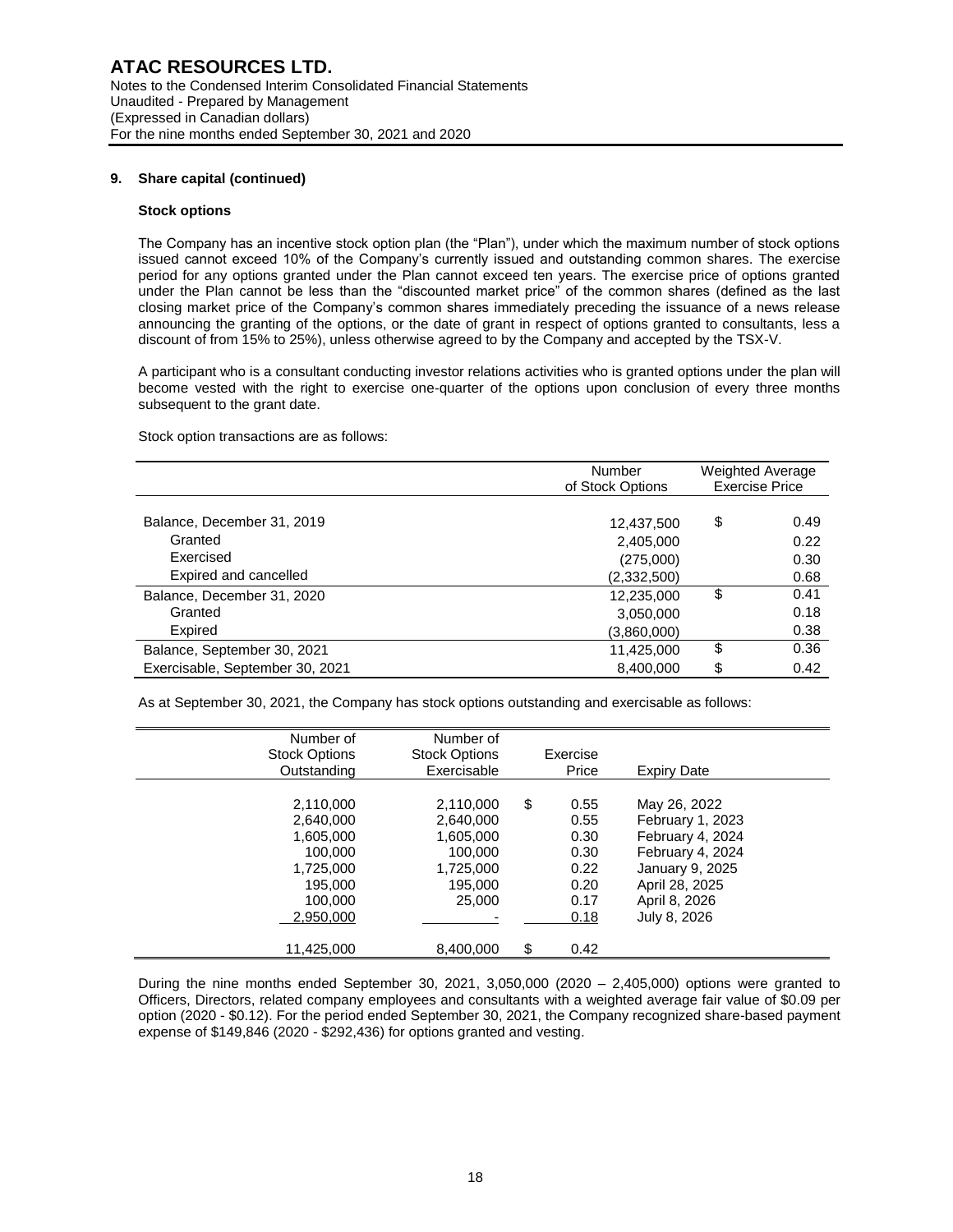## **9. Share capital (continued)**

## **Stock options (continued)**

The following weighted average assumptions were used for the Black-Scholes option-pricing model valuation of stock options granted:

|                                | 2021    | 2020    |
|--------------------------------|---------|---------|
|                                |         |         |
| Risk-free interest rate        | 0.89%   | 1.45%   |
| Expected life of option        | 5 years | 5 years |
| Expected annualized volatility | 70.19%  | 64.98%  |
| <b>Dividend</b>                | -       | -       |

### **Warrants**

During the nine months ended September 30, 2021, the Company issued 8,400,000 (2020 – 2,173,914) warrants to subscribers to the flow-through financing completed.

In addition, during the nine months ended September 30, 2021, 859,478 finders' warrants (2020 – 260,870) were issued in connection with the financings completed. The value of the finders' warrants was determined to be \$54,018 (2020 – \$22,745) using the Black-Scholes option pricing model with the following weighted average assumptions: expected life of warrants – three years (2020 – two years), stock price volatility – 70.29% (2020 –  $72.67%$ ), no dividend yield (2020 – none), and a risk-free interest rate yield – 0.63% (2020 – 0.25%).

Warrant transactions are summarized as follows:

|                             | Number<br>of Warrants | <b>Weighted Average</b><br><b>Exercise Price</b> |       |  |
|-----------------------------|-----------------------|--------------------------------------------------|-------|--|
| Balance, December 31, 2019  | 5,636,072             | \$                                               | 0.425 |  |
| <b>Issued</b>               | 2,434,784             |                                                  | 0.27  |  |
| Balance, December 31, 2020  | 8,070,856             |                                                  | 0.28  |  |
| <b>Issued</b>               | 9,259,478             |                                                  | 0.24  |  |
| Expired                     | (382, 500)            |                                                  | 0.425 |  |
| Balance, September 30, 2021 | 16.947.834            | \$                                               | 0.26  |  |

As at September 30, 2021, the Company has warrants outstanding and exercisable as follows:

| Number of<br><b>Warrants Outstanding</b><br>and Exercisable | Exercise<br>Price                  | <b>Expiry Date</b>                                                |  |
|-------------------------------------------------------------|------------------------------------|-------------------------------------------------------------------|--|
| 5,253,572<br>2,173,914<br>260,870<br>9,259,478              | \$<br>0.28<br>0.27<br>0.23<br>0.24 | March 22, 2022<br>June 30, 2022<br>June 30, 2022<br>June 25, 2024 |  |
| 16,947,834                                                  | \$<br>0.26                         |                                                                   |  |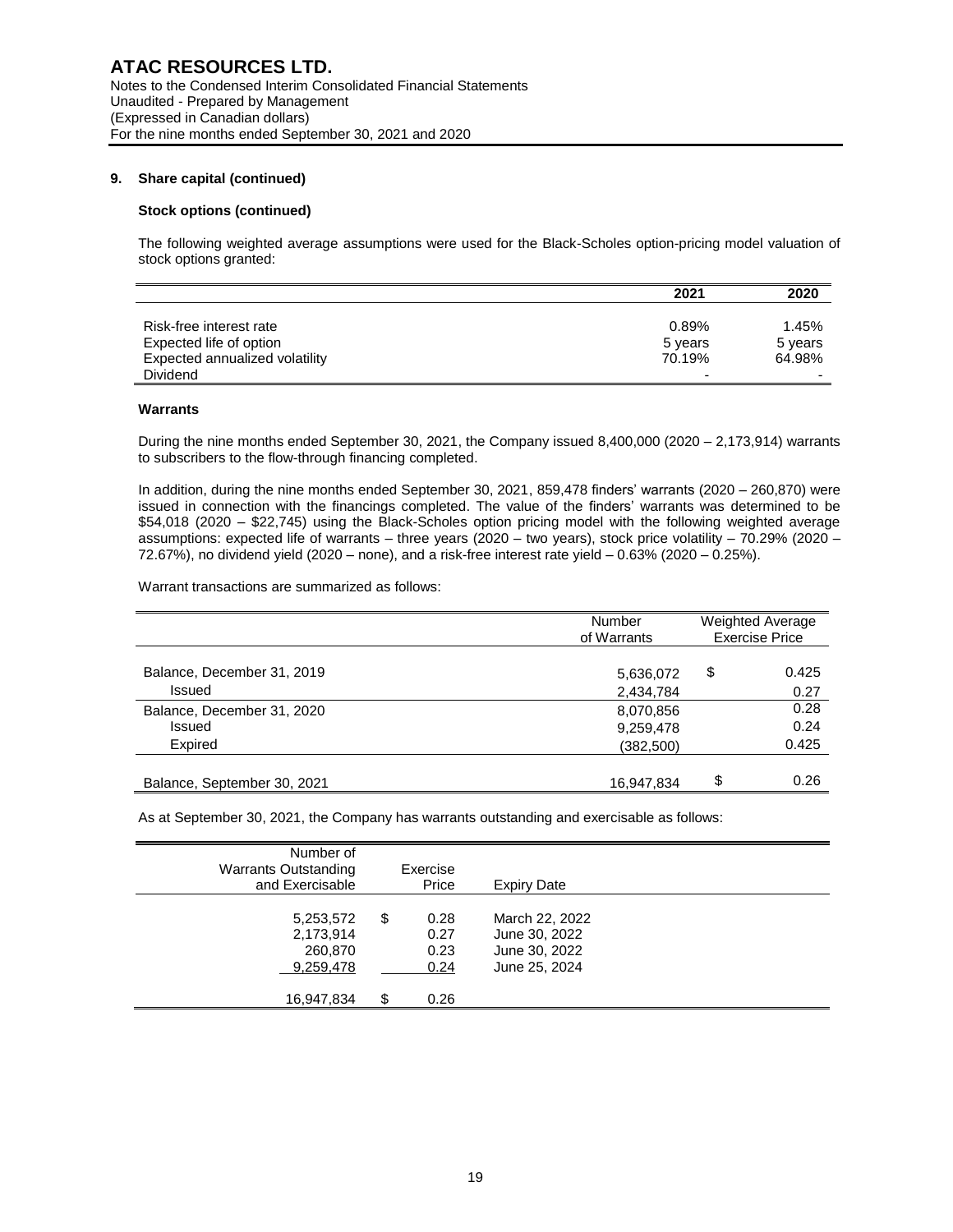## **10. Related party payables and transactions**

The aggregate value of transactions and outstanding balances with key management personnel and Directors and entities over which they have control or significant influence were as follows:

|                                   |                                             | For the nine<br>months ended | For the nine<br>months ended |           |
|-----------------------------------|---------------------------------------------|------------------------------|------------------------------|-----------|
|                                   |                                             | September 30,                | September 30,                |           |
|                                   | Classification                              | 2021                         |                              | 2020      |
| Archer, Cathro (a)                |                                             |                              |                              |           |
| Geological services               | Property costs                              | \$                           | S                            | 869,797   |
| Office and administration         | Office rent                                 |                              |                              | 57,063    |
|                                   |                                             |                              |                              | 926,860   |
| Carvest - geological services (b) | Property costs                              | 13,050                       |                              | 3,915     |
| Yeadon Law Corp. (c)              | Professional fees                           | 70,095                       |                              | 41,872    |
| DBM CPA (d)                       | Professional fees                           | 14,500                       |                              | 38,800    |
| D. Goss Corporation (e)           | Consulting fees                             | 31,500                       |                              | 21,000    |
| Graham Downs (f)                  | Salaries and benefits                       | 168,750                      |                              | 172,998   |
| lan Talbot (g)                    | Management fees                             | 31,500                       |                              | 29,894    |
| Kenway Mack (h)                   | Consulting fees                             | 9,000                        |                              | 6,300     |
| Andrew Carne (i)                  | Property costs and salaries<br>and benefits | 96,250                       |                              | 54,649    |
| Adam Coulter (i)                  | Property costs and salaries<br>and benefits | 96,250                       |                              | 55,595    |
|                                   |                                             | \$<br>530,895                | \$                           | 1,351,883 |

(a) Archer Cathro is a geological consulting firm that is a former related party through its management contracts, which confer significant influence over operations. Charges are for property location, acquisition, exploration, management, accounting, office rent and administration.

(b) Robert Carne is a Company Director. He controls Carvest Holdings Ltd. ("Carvest"), which provides geological consulting services to the Company.

(c) Glenn Yeadon is a Director and the Company's Secretary. He controls Glenn R. Yeadon Personal Law Corporation ("Yeadon Law Corp."), which provides the Company with legal services.

(d) Larry Donaldson is the Company's former CFO. He is a principal of Donaldson Brohman Martin CPA Inc. ("DBM CPA"), a firm in which he has significant influence. DBM CPA provides the Company with accounting and tax services.

(e) Douglas Goss is a Director and the Company's Chairman of the Board. He controls Douglas O. Goss Professional Corporation ("D. Goss Corporation"), which provides consulting services to the Company.

(f) Graham Downs is the Company's President and CEO. He is paid a monthly salary and benefits for his services.

(g) Ian Talbot is the Company's COO. He provides the Company with management services.

(h) Bruce Kenway is a Company Director and Chairman of the Audit Committee. He is a partner in Kenway Mack Slusarchuk Stewart LLP ("Kenway Mack"), which provides advisory services to the Company.

(i) Andrew Carne is the Company's Interim CFO and Vice-president of Corporate and Project Development. He is paid a monthly salary for his services with fees allocated between exploration and evaluation expenditures and salaries and benefits expense relative to time spent.

(j) Adam Coulter is the Company's Vice-president of Exploration. He is paid a monthly salary for his services with fees allocated between exploration and evaluation expenditures and salaries and benefits expense relative to time spent.

All related party balances are unsecured and are due within thirty days without interest.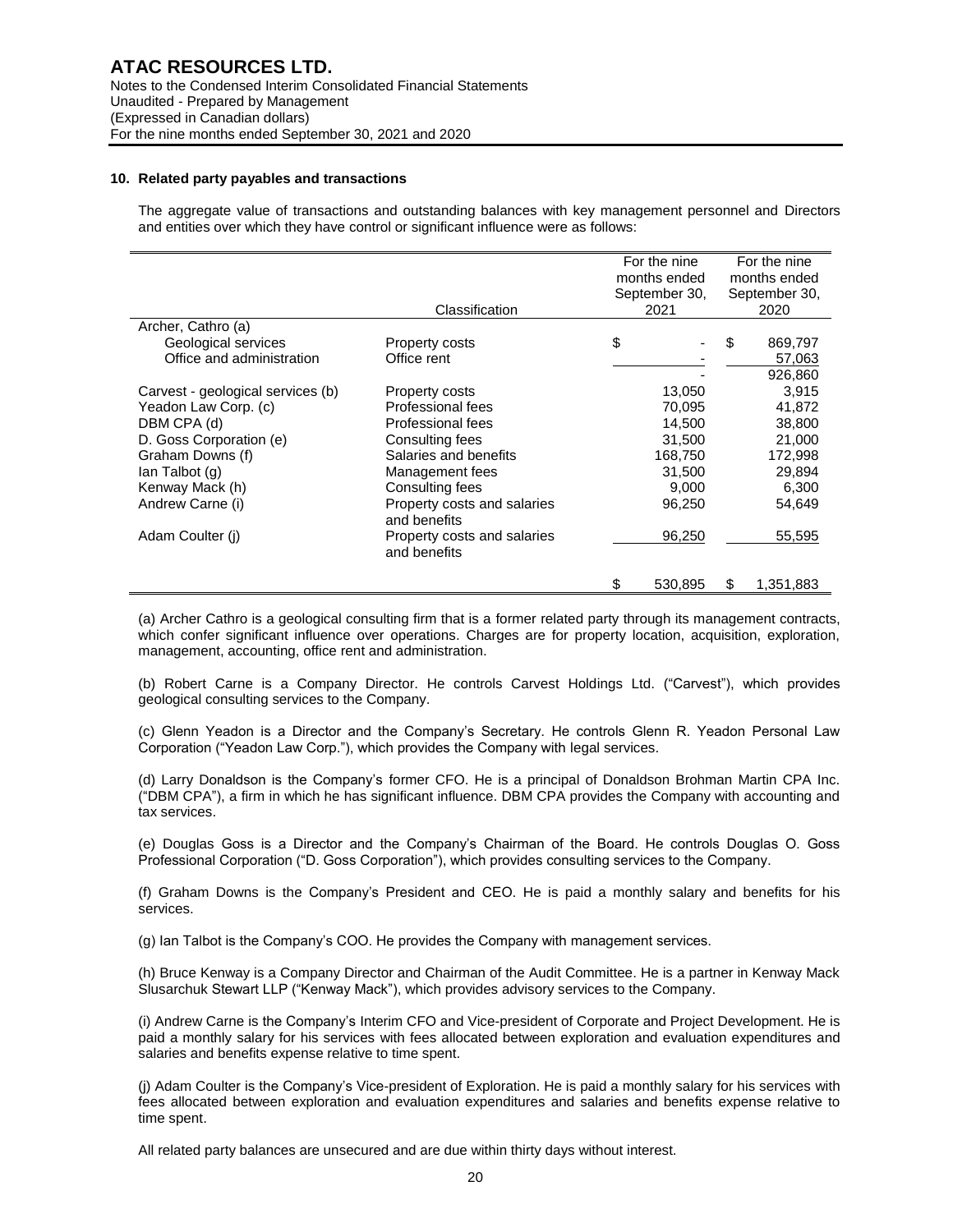## **10. Related party payables and transactions (continued)**

*Stock option transactions with related parties:*

During the nine months ended September 30, 2021, 2,400,000 stock options were granted to key management personnel and Directors having a fair value on issue of \$211,644. The options granted are exercisable at \$0.18 until July 8, 2026, and vest over on a quarterly basis commencing three months of the date of grant.

During the nine months ended September 30, 2020, 1,695,000 stock options were granted to key management personnel and Directors having a fair value on issue of \$201,802. 1,500,000 of the options granted are exercisable at \$0.22 until January 9, 2025. The remaining 195,000 options granted have an exercise price of \$0.20 until April 28, 2025.

## **11. Supplemental cash flow information**

The Company incurred non-cash financing and investing activities during the nine months ended September 30, 2021 and 2020 as follows:

|                                                                | 2021          | 2020            |
|----------------------------------------------------------------|---------------|-----------------|
| Non-cash financing activities:                                 |               |                 |
| Share issue costs on finders' warrants issued                  | \$<br>54,018  | \$<br>22,745    |
| Expiry of finders' warrants                                    | 15.200        |                 |
| Share capital reduced by flow-through share premium            | 228,000       | 21,739          |
|                                                                |               |                 |
|                                                                | 2021          | 2020            |
| Non-cash investing activities:                                 |               |                 |
| Deferred exploration expenditures included in accounts payable |               |                 |
| and related party payables                                     | \$<br>590,411 | \$<br>1,025,234 |
| Marketable securities received as option payment               | 20,000        | 33,500          |
| Deferred exploration expenditures included in receivables      |               | (31, 877)       |
| Depreciation capitalized to exploration expenditures           | 24.000        | 24,000          |

During the nine months ended September 30, 2021 and 2020, no amounts were paid for interest or income tax expenses.

#### **12. Financial risk management**

#### **Capital management**

The Company is a junior exploration company and considers items included in shareholders' equity as capital. The Company has no debt and does not expect to enter into debt financing. The Company manages its capital structure and makes adjustments to it in light of changes in economic conditions and the risk characteristics of underlying assets. In order to maintain or adjust its capital structure, the Company may issue new shares, purchase shares for cancellation pursuant to normal course issuer bids or make special distributions to shareholders. The Company is not subject to any externally imposed capital requirements and does not presently utilize any quantitative measures to monitor its capital. The Company's capital structure as at September 30, 2021 is comprised of shareholders' equity of \$10,214,109 (December 31, 2020 - \$7,294,464).

The Company currently has no source of revenues. In order to fund future projects and pay for administrative costs, the Company will spend its existing working capital and raise additional funds as needed. The Company's ability to continue as a going concern on a long-term basis and realize its assets and discharge its liabilities in the normal course of business rather than through a process of forced liquidation is primarily dependent upon its ability to sell or option its mineral properties and its ability to borrow or raise additional funds from equity markets.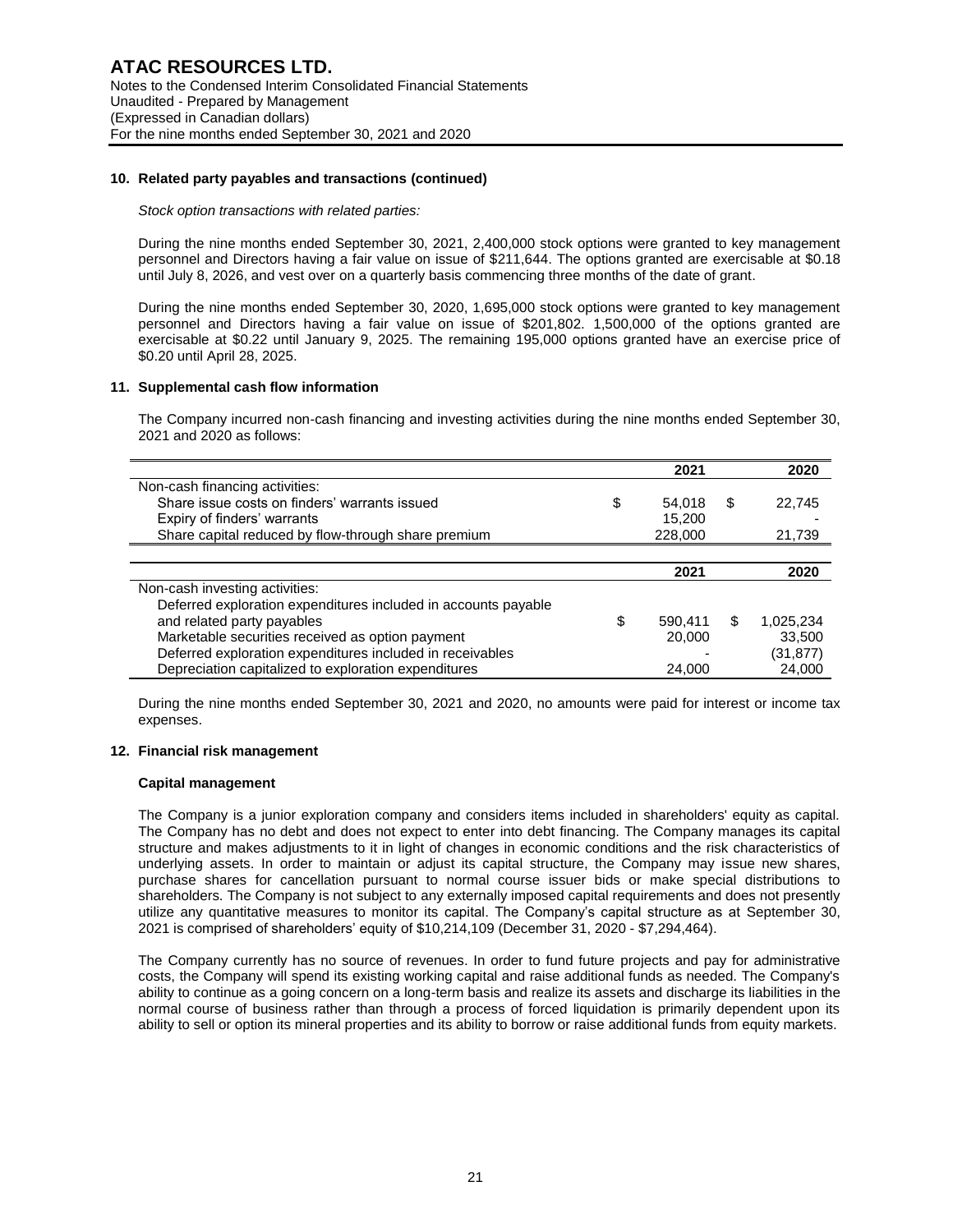## **12. Financial risk management (continued)**

#### **Financial instruments - fair value**

The Company's financial instruments consist of cash and cash equivalents, marketable securities, reclamation deposit, accounts payable and accrued liabilities, and accounts payable to related parties.

The carrying value of accounts payable and accrued liabilities and accounts payable to related parties approximates their fair value because of the short-term nature of these instruments.

Financial instruments measured at fair value on the consolidated statements of financial position are summarized into the following fair value hierarchy levels:

Level 1: quoted prices (unadjusted) in active markets for identical assets or liabilities.

Level 2: inputs other than quoted prices included within Level 1 that are observable for the asset or liability, either directly (i.e. as prices) or indirectly (i.e. derived from prices).

Level 3: inputs for the asset or liability that are not based on observable market data (unobservable inputs).

|                             |     | Level 1   | Level 2     |     | Level 3 | <b>Total</b>    |
|-----------------------------|-----|-----------|-------------|-----|---------|-----------------|
| <b>September 30, 2021</b>   |     |           |             |     |         |                 |
| Cash and cash equivalents   | \$  | 7,082,614 | \$          | \$  |         | \$<br>7,082,614 |
| Marketable securities       |     | 323.749   | -           |     |         | 323.749         |
| <b>Reclamation deposits</b> |     | 145,069   |             |     |         | 145,069         |
|                             |     |           |             |     |         |                 |
|                             | \$. | 7,551,432 | \$          | \$. |         | \$<br>7,551,432 |
|                             |     |           |             |     |         |                 |
|                             |     | Level 1   | Level 2     |     | Level 3 | <b>Total</b>    |
| December 31, 2020           |     |           |             |     |         |                 |
| Cash and cash equivalents   | \$  | 5,901,360 | \$          | \$  |         | \$<br>5,901,360 |
| Marketable securities       |     | 411.114   | 9,843       |     |         | 420.957         |
| <b>Reclamation deposits</b> |     | 125,744   |             |     |         | 125,744         |
|                             |     |           |             |     |         |                 |
|                             |     | 6,438,218 | \$<br>9.843 | \$  |         | \$<br>6.448.061 |

#### **Financial instruments - risk**

The Company's financial instruments can be exposed to certain financial risks, including credit risk, interest rate risk, liquidity risk and market and currency risk.

#### **(a) Credit risk**

The Company is exposed to credit risk by holding cash and cash equivalents. This risk is minimized by holding the funds in Canadian banks and credit unions or with Canadian governments. The Company has minimal accounts receivable exposure as its refundable credits are due from the Canadian Government.

#### **(b) Interest rate risk**

The Company is exposed to interest rate risk because of fluctuating interest rates. Fluctuations in market rates do not have a significant impact on the Company's operations due to the short term to maturity and no penalty cashable feature of its cash equivalents.

# **(c) Liquidity risk**

Liquidity risk is the risk that the Company is unable to meet its financial obligations as they come due. The Company manages this risk by careful management of its working capital to ensure its expenditures will not exceed available resources.